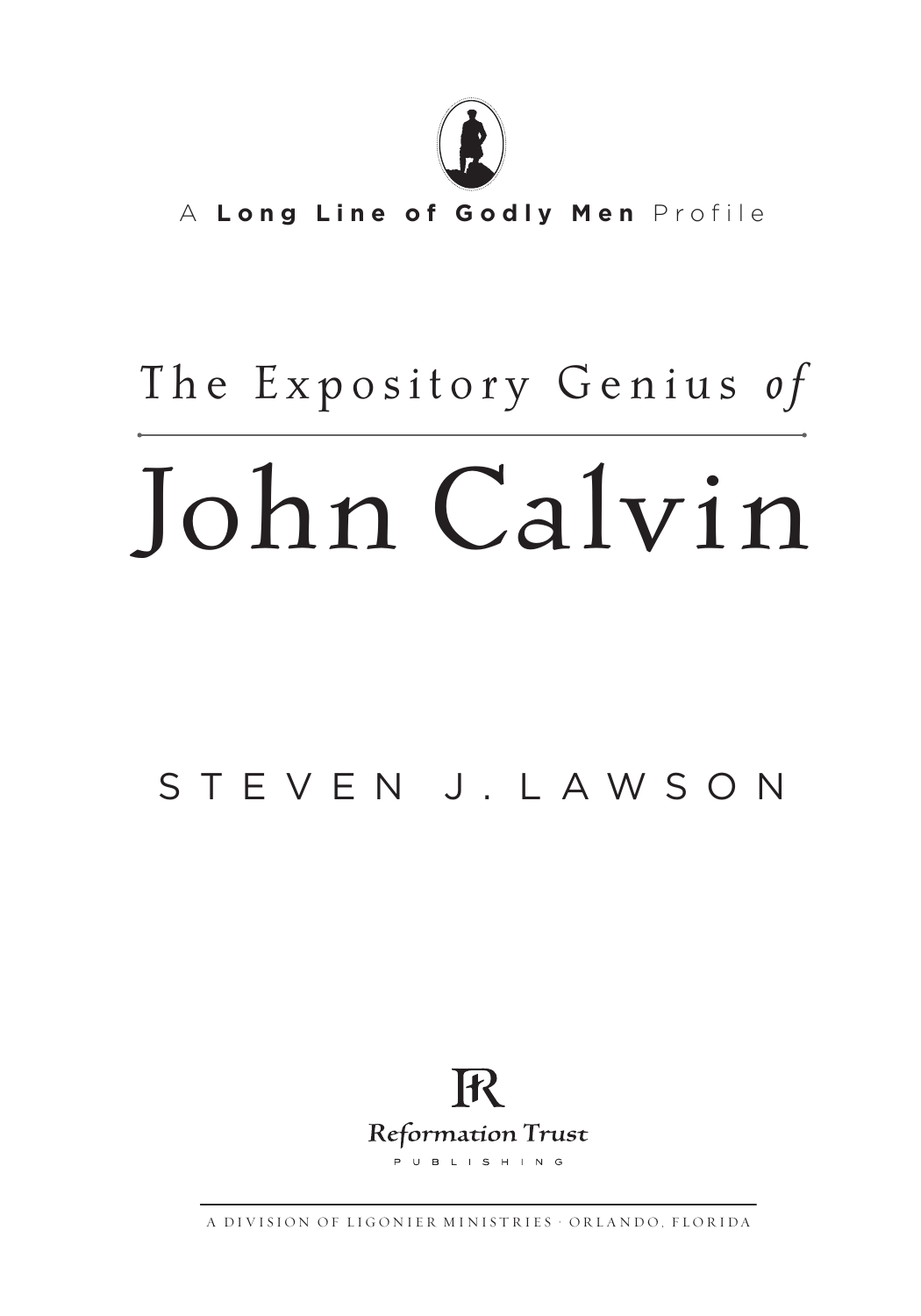The Expository Genius of John Calvin © 2007 by Steven J. Lawson

Published by Reformation Trust a division of Ligonier Ministries 400 Technology Park, Lake Mary, FL 32746

Printed in the United States of America

All rights reserved. No part of this publication may be reproduced, stored in a retrieval system, or transmitted in any form or by any means—electronic, mechanical, photocopy, recording, or otherwise—without the prior written permission of the publisher, Reformation Trust. The only exception is brief quotations in printed reviews.

Cover design: Chris Larson Cover illustration: Kent Barton Interior design and typeset: Katherine Lloyd, Sisters, Ore.

Unless otherwise indicated, all Scripture quotations are from The Holy Bible, English Standard Version, copyright © 2001 by Crossway Bibles, a division of Good News Publishers. Used by permission. All rights reserved.

Library of Congress Cataloging-in-Publication Data

Lawson, Steven J. The expository genius of John Calvin / by Steven J. Lawson. p. cm. -- (The "long line of godly men" profile series) Includes bibliographical references. ISBN 1-56769-085-8 (978-1-56769-085-9) 1. Calvin, Jean, 1509-1564. 2. Preaching--History--16th century. I. Title. BX9418.L37 2006 251.0092--dc22

2006039064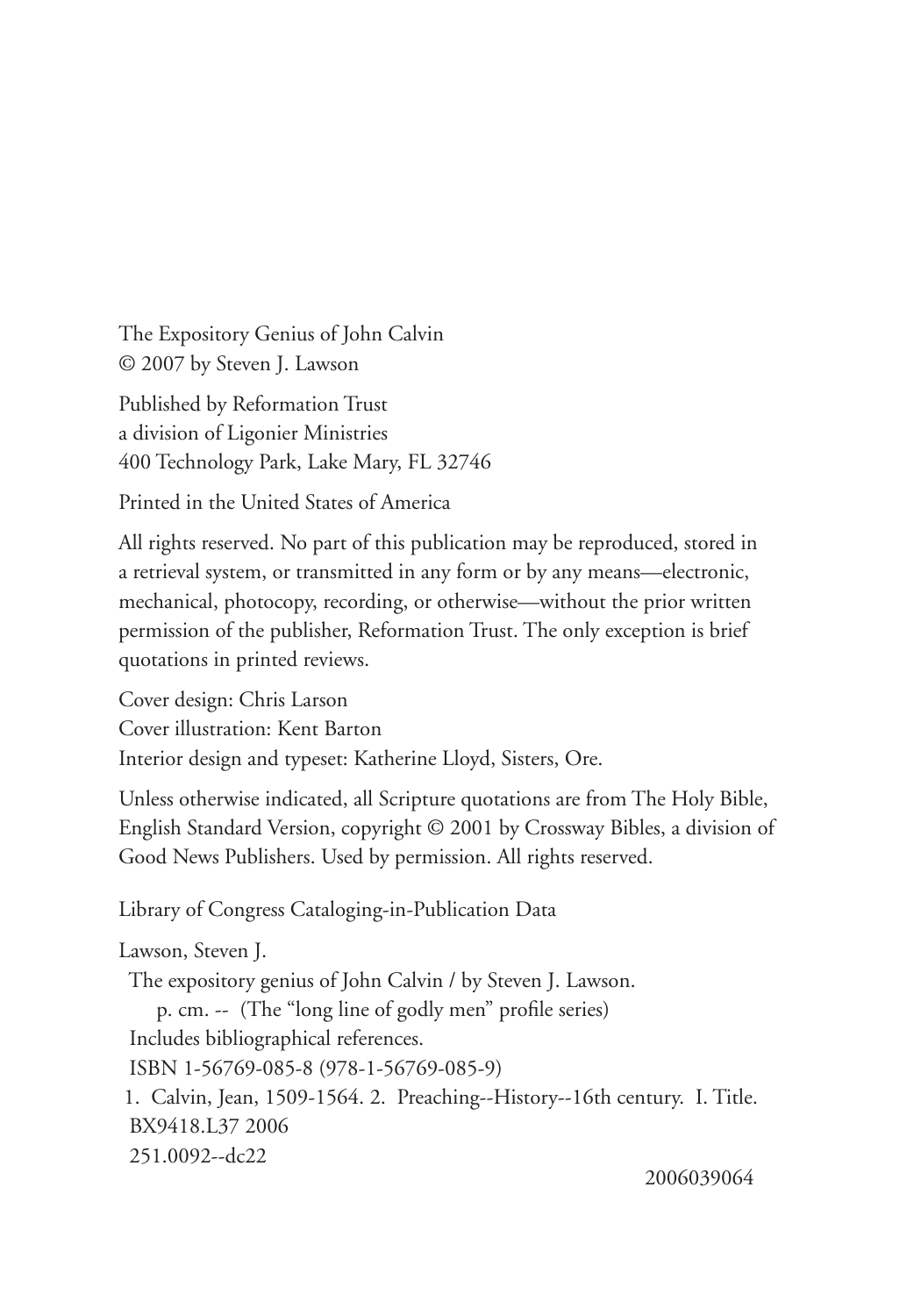### **Contents**

| $1_{-}$ | <b>BIBLICAL AUTHORITY</b>  |  |
|---------|----------------------------|--|
|         | 2. DIVINE PRESENCE         |  |
|         | 3. PULPIT PRIORITY         |  |
|         | 4. SEQUENTIAL EXPOSITION   |  |
|         |                            |  |
|         | 5. DILIGENT MIND           |  |
|         | 6. DEVOTED HEART           |  |
|         | 7. RELENTLESS WILL         |  |
|         |                            |  |
|         | 8. DIRECT BEGINNING        |  |
|         | 9. EXTEMPORANEOUS DELIVERY |  |
|         | 10. SCRIPTURAL CONTEXT     |  |
|         | 11. STATED THEME           |  |
|         |                            |  |
|         | 12. SPECIFIC TEXT          |  |
|         | 13. EXEGETICAL PRECISION   |  |
|         | 14. LITERAL INTERPRETATION |  |
|         | 15. CROSS-REFERENCES       |  |
|         | 16. PERSUASIVE REASONING   |  |
|         | 17. REASONABLE DEDUCTIONS  |  |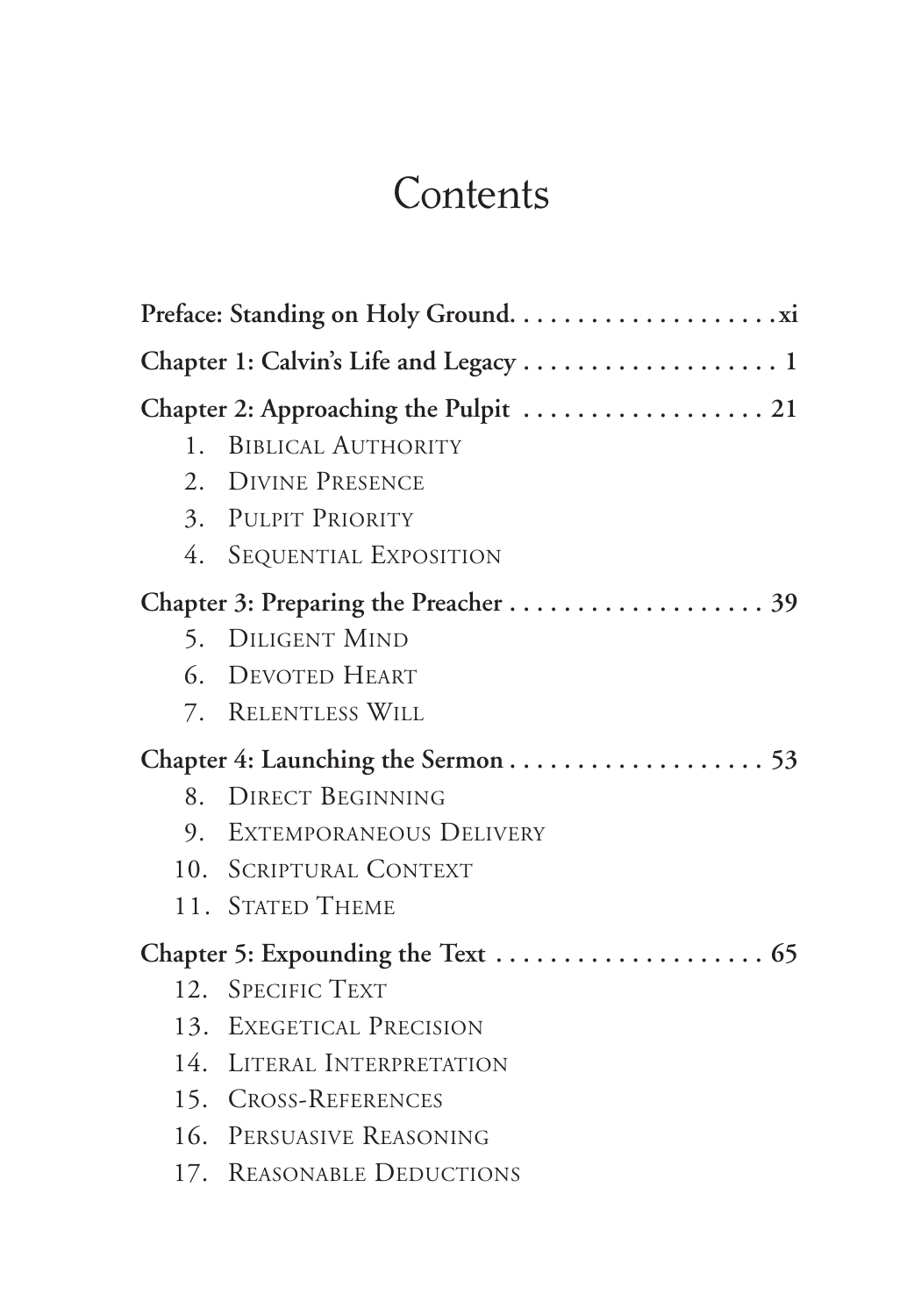| 18. FAMILIAR WORDS                       |
|------------------------------------------|
| 19. VIVID EXPRESSIONS                    |
| 20. PROVOCATIVE QUESTIONS                |
| 21. SIMPLE RESTATEMENTS                  |
| 22. LIMITED QUOTATIONS                   |
| 23. UNSPOKEN OUTLINE                     |
| 24. SEAMLESS TRANSITIONS                 |
| 25. FOCUSED INTENSITY                    |
|                                          |
| 26. PASTORAL EXHORTATION                 |
| 27. PERSONAL EXAMINATION                 |
| 28. LOVING REBUKE                        |
| 29. POLEMIC CONFRONTATION                |
| Chapter 8: Concluding the Exposition 119 |
| <b>30. SUCCINCT SUMMATION</b>            |
| 31. PRESSING APPEAL                      |
| 32. CLIMACTIC PRAYER                     |
| Conclusion: "We Want Again Calvins!" 131 |
|                                          |
|                                          |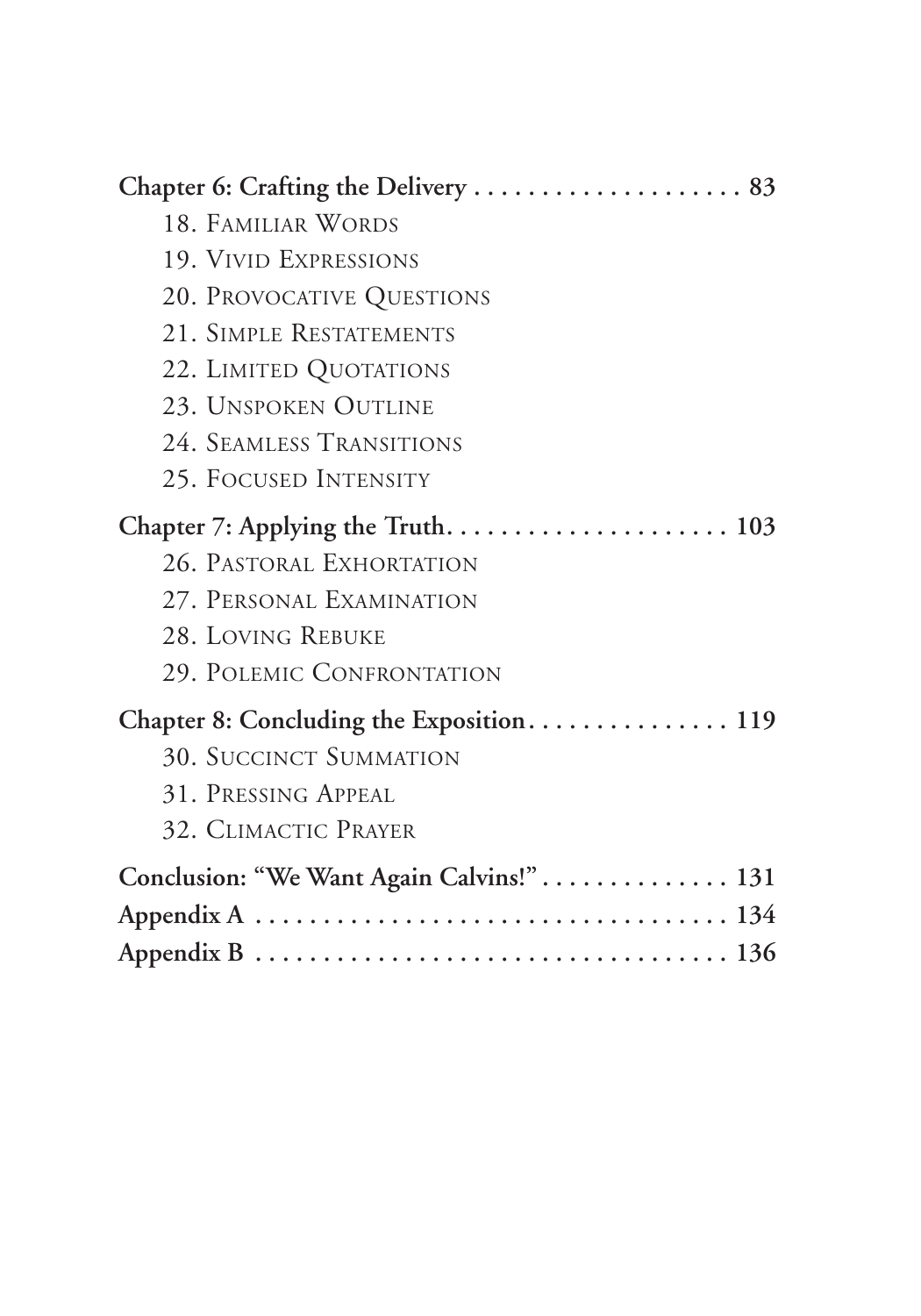## Standing on Holy Ground

T o step into the pulpit is to enter onto holy ground. To stand behind an open Bible demands no trifling with sacred things. To be a spokesman for God requires utmost concern and care in handling and proclaiming the Word. Rightly does Scripture warn, "Not many of you should become teachers, my brothers, for you know that we who teach will be judged with greater strictness" (James 3:1).

But sad to say, we live in a generation that has compromised this sacred calling to preach. Exposition is being replaced with entertainment, preaching with performances, doctrine with drama, and theology with theatrics. Desperately does the modern-day church need to recover its way and return to a pulpit that is Bible-based, Christ-centered, and life-changing. God has always been pleased to honor His Word—especially His Word *preached*. The greatest seasons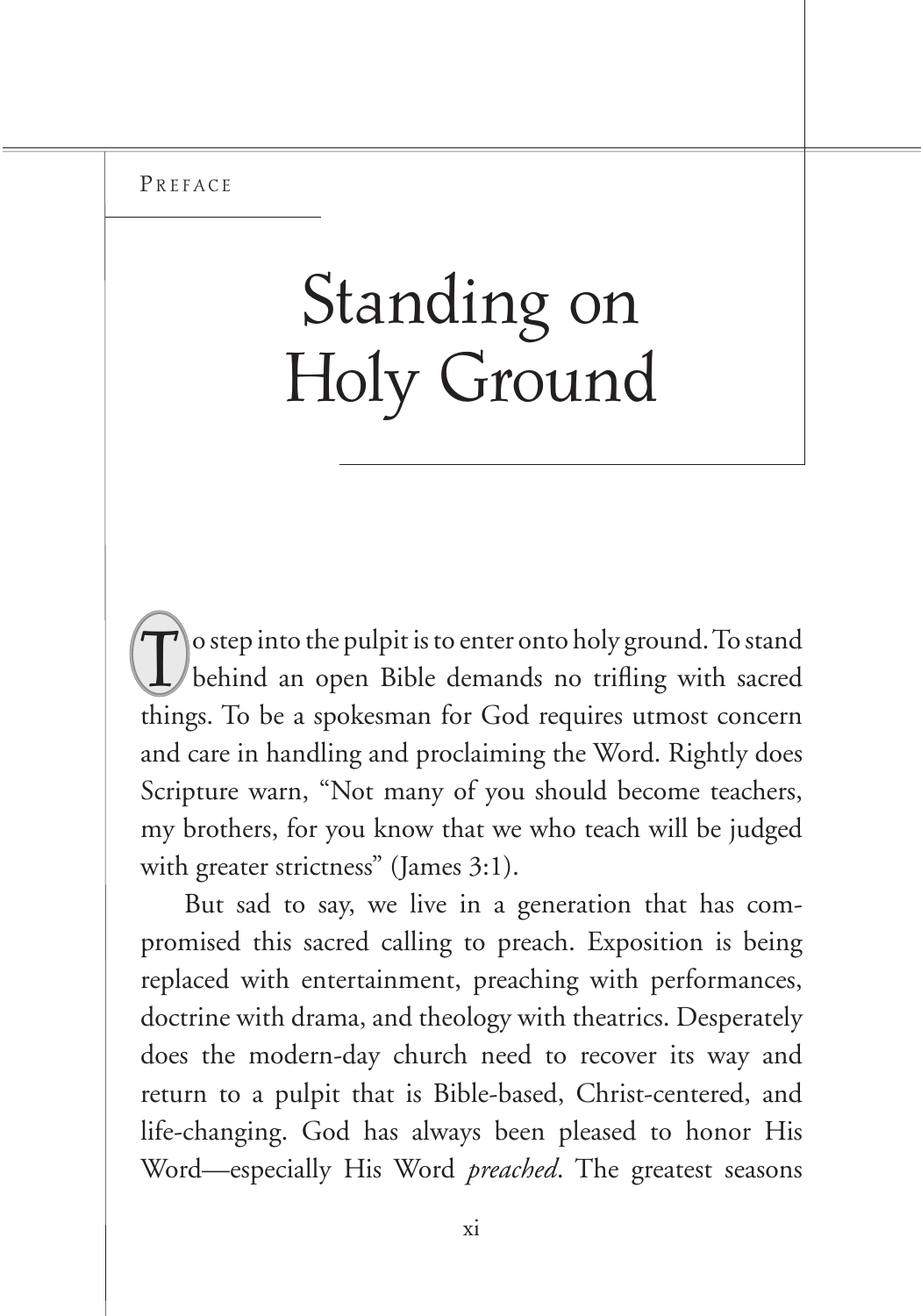of church history—those eras of widespread reformation and great awakening—have been those epochs in which God-fearing men took the inspired Word and unashamedly preached it in the power of the Holy Spirit. As the pulpit goes, so goes the church. Thus, only a reformed pulpit will ultimately lead to a reformed church. In this hour, pastors must see their pulpits again marked by sequential exposition, doctrinal clarity, and a sense of gravity regarding eternal matters. This, in my estimation, is *the* need of the hour.

This book is the first of a series that will examine the varied ministries of noted men from church history. Given the pressing need in our time for powerful pulpits, preachers will be a key focus. The reason for this emphasis is simple—I can think of no better discipline for preachers today, apart from the study of Scripture itself, than to examine the biblical exposition of spiritual giants from the past.

To that end, this book will investigate the preaching of the great Reformer of Geneva, John Calvin. Future books in this series will delve into the ministries of other gifted preachers, such as Martin Luther, George Whitefield, Jonathan Edwards, Charles Spurgeon, and others. These mighty men were used by God to reform the church, confront the world, and alter the flow of history. At the very epicenters of these extraordinary ministries were pulpits that were anchored to the Word. In a very real sense, these pulpits were the hinges upon which history turned.

As we look back upon those men and the momentous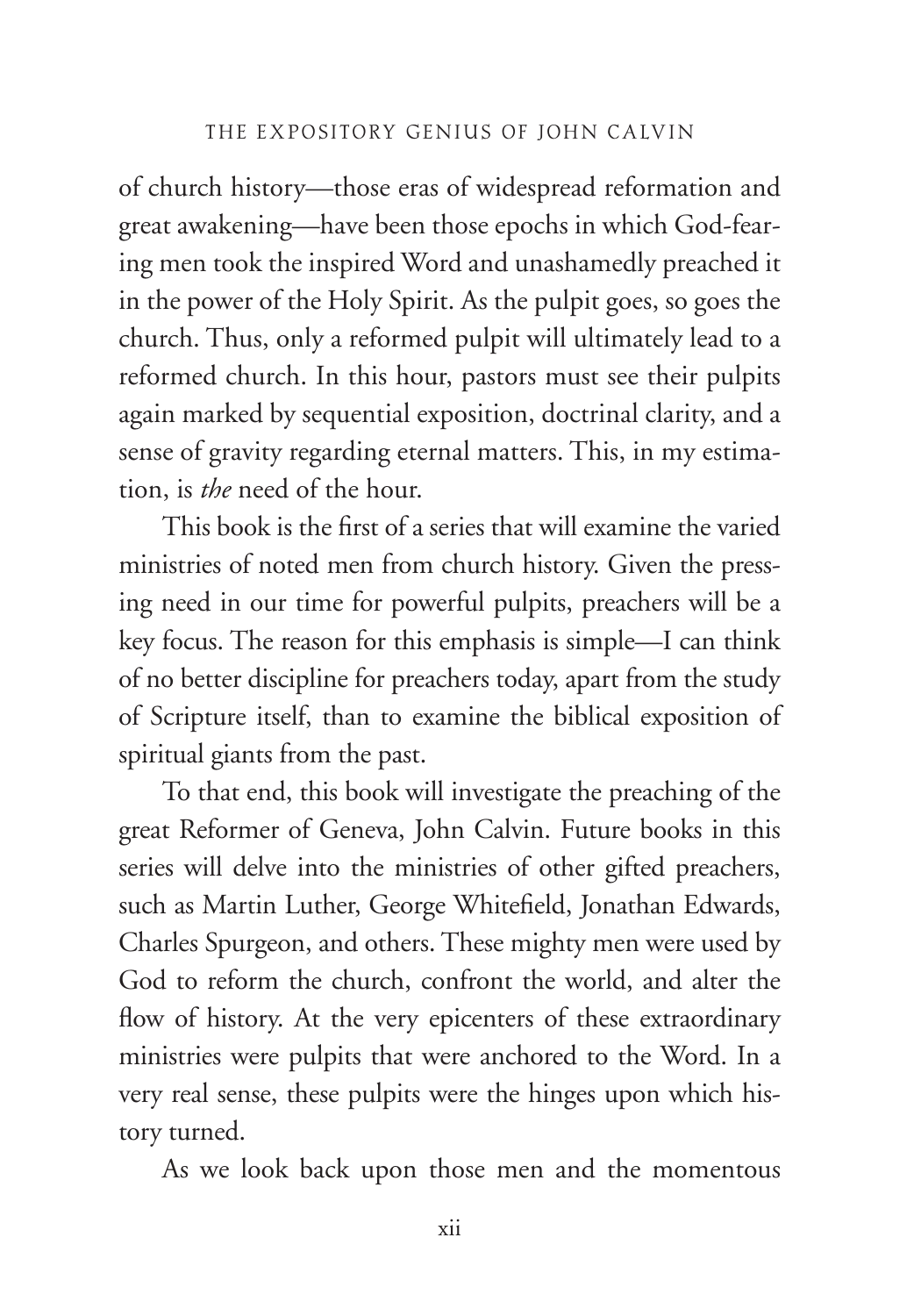times in which they lived, certain questions must be raised: What marked the preaching of these influential men? What were their commitments in the public proclamation of the Word? The approaches these men took to the pulpit must receive our closest attention if we are to see another great movement of God in our day.

As we consider Calvin's life and work, we will survey the distinguishing marks of his pulpit ministry, consider the core presuppositions that undergirded his biblical preaching, and examine his personal preparation for the pulpit. Along the way, we will gain an overview of his preaching itself—his sermon introduction, interpretation, application, conclusion, and final intercession. In short, we will explore the distinguishing marks of Calvin's expository genius.

The goal here is not to take a sentimental journey—the hour is too desperate for such a triviality. Rather, the aim of this book is to raise the bar for a new generation of expositors. The method is to see what a commitment to biblical preaching looks like by examining the work of a man who was sold out to this sacred duty.

If you are a preacher or teacher, may you be challenged to a higher standard in your handling of the Word. If you are a supporter of one called to this ministry, may you know how best to pray. May all who read these chapters find them impactful and inspirational, mighty and motivational—all for the ushering in of a new reformation.

I want to express my gratitude to the team at Ligonier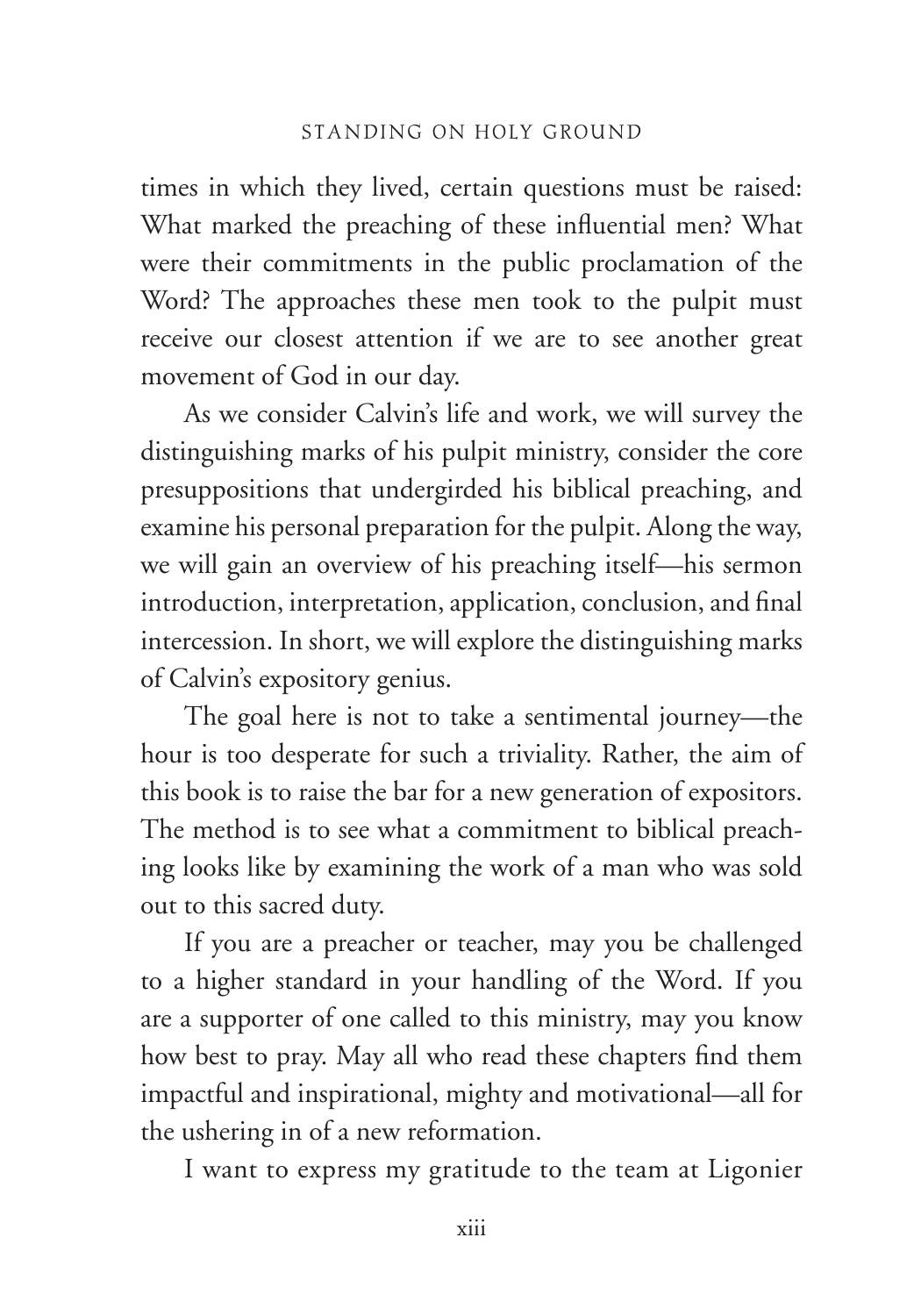Ministries for their keen interest and involvement in this project. Tim Dick, president and chief executive of Ligonier, first saw the value in this book being placed in your hands. Greg Bailey, director of publications for Ligonier's Reformation Trust Publishing division, did a masterful job of fine-tuning my work, and Creative Director Chris Larson added his talented touch to the graphic design.

At Christ Fellowship Baptist Church, I want to thank the elders, pastors, and congregation, who urged me to pursue God's will in writing this book. I also want to thank my executive assistant, Kay Allen, who typed this document and coordinated the efforts, and Keith Phillips and Mark Hassler, who provided invaluable help in researching and working with the manuscript.

At home, my wife, Anne, and our four children, Andrew, James, Grace Anne, and John, have only encouraged me in my writing assignments. May all who read this book know the loving home environment in which I study and write.

*Soli Deo Gloria.*

—Steven J. Lawson Mobile, Alabama September 2006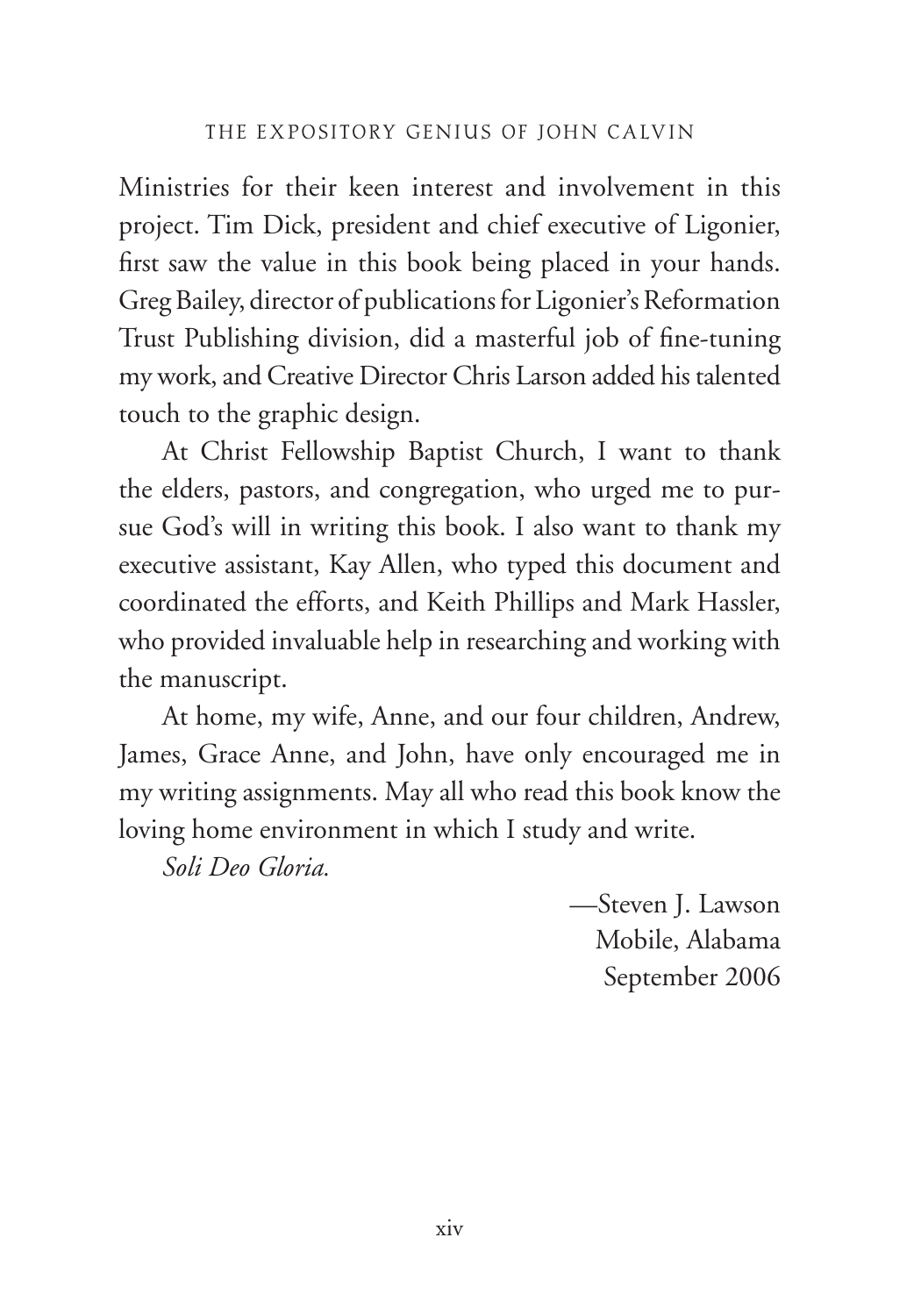CHAPTER TWO

# Approaching the Pulpit

*Calvin was no Genevan dictator, ruling the population with a rod of iron. He was not even a citizen of Geneva throughout his time there, and was thus denied access to political authority. His status was simply that of a pastor who was in no position to dictate to the magisterial authorities who administered the city. . . . Calvin's influence over Geneva rested ultimately not in his formal legal standing (which was insignificant) but in his considerable personal authority as a preacher and pastor.*<sup>1</sup>

—Alister E. McGrath

As the sun rises on another Lord's Day morning in mid-<br>sixteenth-century Geneva, the majestic edifice of Saint Pierre Cathedral can be seen soaring high above the rooftops of the city. Inside, the vaulted ceiling rises to an enormous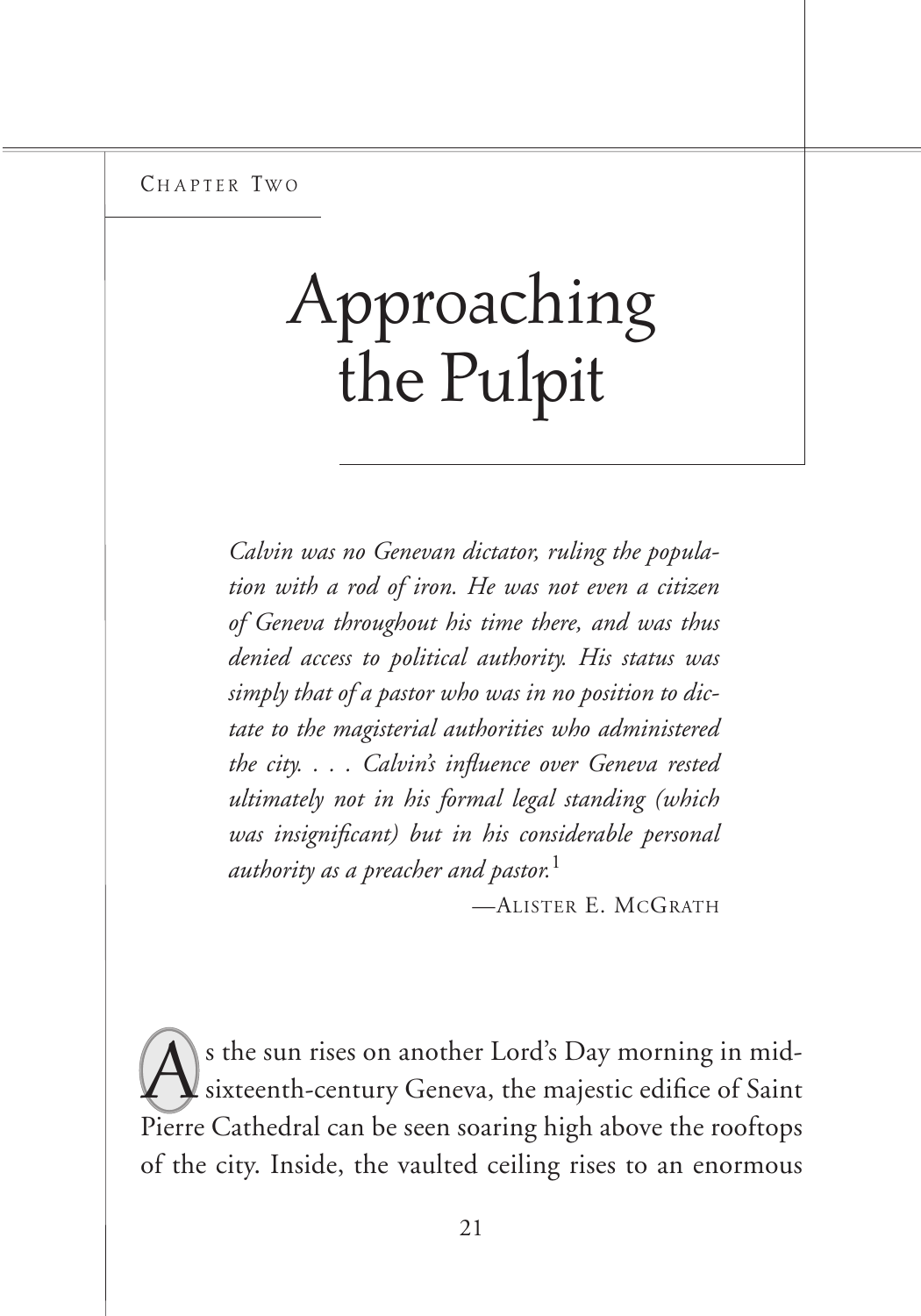height far above the entire length of the sanctuary. A soulgripping awe and a mind-stretching transcendence fill the worshipers who enter this sanctuary. But the grandeur of God is most clearly displayed here through the preaching of the infallible Word. This former Roman Catholic bastion is now a fortress of biblical truth. It has become a house of Reformed worship—a place where the exposition of Scripture is preeminent.

Citizens of Geneva gather here, increasingly imbibing the doctrinal truths of the Protestant Reformation. Along with them come beleaguered French Huguenots who have fled the tyranny of their Rome-entrenched homeland. Refugees also gather from Scotland and England, having escaped martyrdom at the hands of "Bloody Mary." And other exiles pour in from throughout Europe, including Germany and Italy.

For one small group of French Huguenots, newly arrived in Geneva, this is a momentous occasion. Their previous worship experience was an isolated gathering with a few fellow believers, huddled behind a barn in France. Hunted like prey, they hid from the royal dragoon guards of the king of France. Having eluded these specially trained and armed soldiers at the border, they made their way to Geneva. As they approached the city, they could see the soaring spires of Saint Pierre, a welcome sight. They wound their way through the cobbled streets upward to the towering church. People of all sorts were streaming to the cathedral. The tall front doors leading into the sanctuary swung open, and they entered with the flow of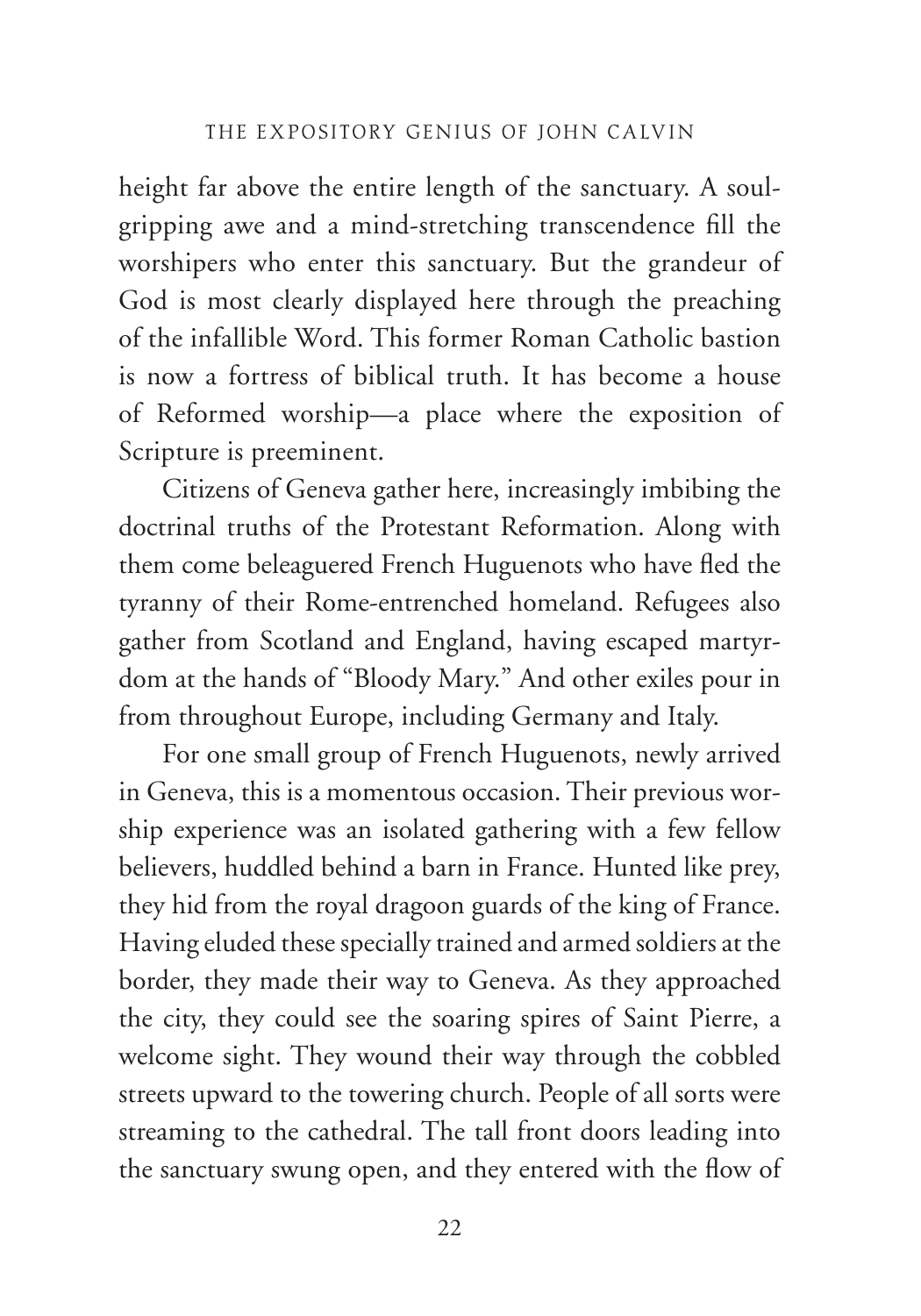worshipers. Never had they been seated in such an impressive edifice.

As the worshipers gather, their eyes are drawn to the great pulpit elevated far above the stone floor of the sanctuary. There it hangs, suspended on a massive column. Wrapping around this column is a spiral staircase that leads up to the wooden platform upon which the famed pulpit rests. John Calvin regularly stands here to expound the Word of God.

As the service begins, the Huguenots discover that only the Word of God is sung at Saint Pierre. The psalms are set to metered cadence and serve as the text for all congregational singing. The regulative principle—based on *sola Scriptura* reigns here. As the service progresses, the assembled people sing out from the depths of their hearts. The Word preached in previous weeks and months has left its fire within them. The days of vain mantras and empty ritualism are over. Now the well-taught people raise their voices to magnify the Lord.

Following the congregational singing, the much-anticipated time comes. Calvin rises to expound the biblical text. Hearts are astounded; souls are arrested. Under the conviction and challenge of his expository preaching, the Huguenots are galvanized in their faith. Some of them are so stirred that, amazingly, they choose to return to their native France and face the wrath of the royal guards in order to plant Protestant churches there. The preaching is *that* commanding. The truth Calvin proclaims is *that* forceful. Never before have these French Protestants heard preaching like this.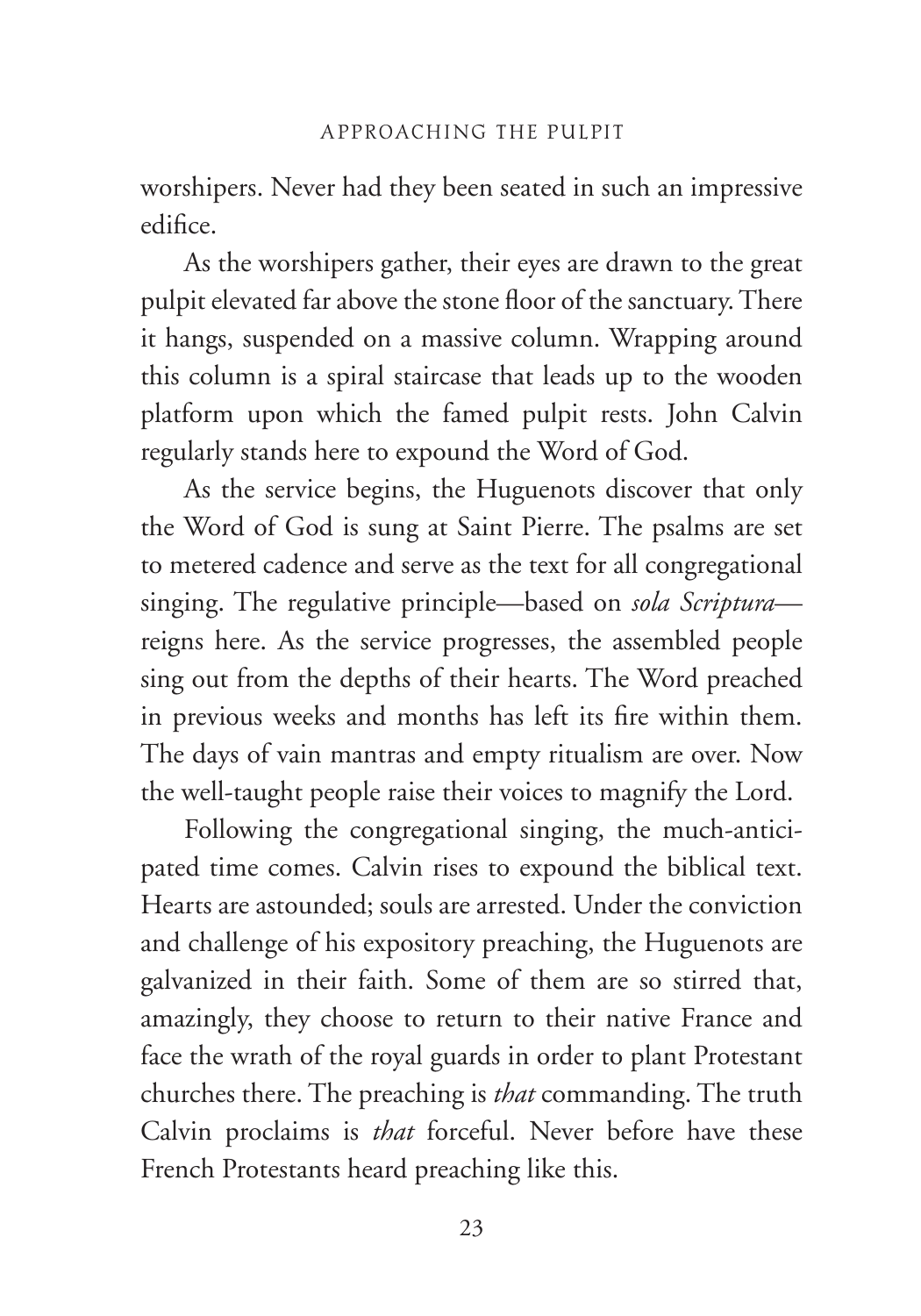#### WHAT MARKED CAIVIN'S PREACHING?

Whenever Calvin assumed the pulpit at Saint Pierre, it was a momentous occasion. But what distinguished Calvin's public proclamation of Scripture? What were the hallmarks that made his preaching so successful?

Every preacher who expounds God's Word brings a body of core values with him into the pulpit. These foundational commitments inevitably shape his preaching. His pulpit ministry is governed by what he believes Scripture to be, what place he assigns to preaching, and how he believes his preaching ought to be conducted. Calvin was no exception. The fundamental beliefs that the Genevan Reformer held regarding God's Word and the centrality of the Scriptures in church life defined his preaching long before he ever stood to exposit the Word. Calvin's deeply embedded convictions about the supreme authority of the Bible *demanded* an elevated view of the pulpit. He believed the pulpit must be primary in the life of the church because Scripture is sovereign over the lives of the people. Furthermore, this commitment to the undisputed authority of the Bible compelled him to preach verse by verse through entire books in the Bible.

As we begin to consider the distinctives of Calvin's preaching, this chapter focuses on his approach to the pulpit. Before the sermon ever began, Calvin's beliefs and understandings determined the nature of his preaching.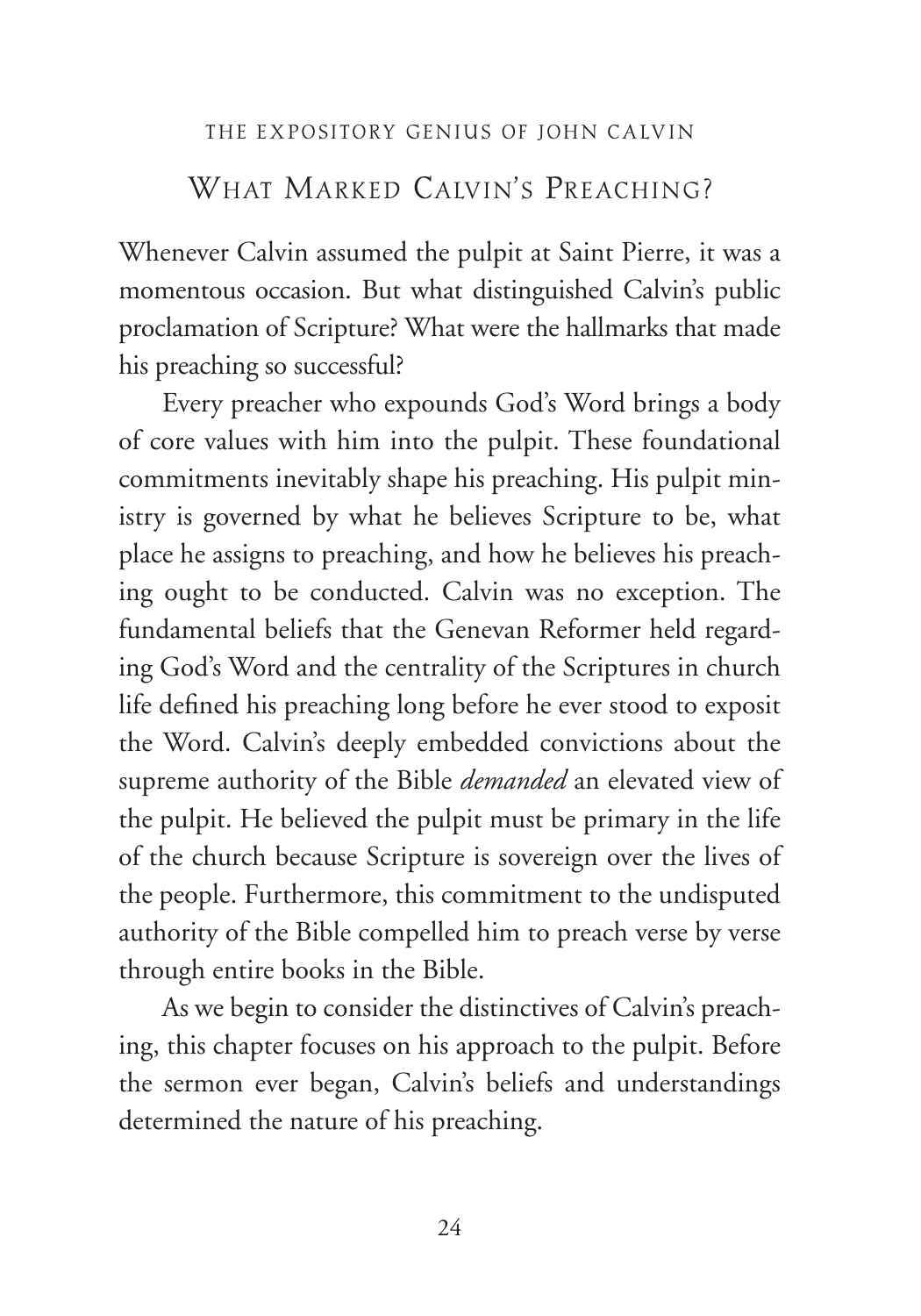#### S Distinctive No. 1: Biblical Authority

In Calvin's day, the primary issue of the hour was authority in the church. Church traditions, papal edicts, and the decisions of ecclesiastical councils had taken precedence over biblical truth. But Calvin stood firmly on the chief cornerstone of the Reformation—*sola Scriptura*, or "Scripture alone." He believed Scripture was the *verbum Dei*—the Word of God—and it *alone* should regulate church life, not popes, councils, or traditions. *Sola Scriptura* identified the Bible as the *sole* authority of God in His church, and Calvin wholeheartedly embraced it, insisting that the Bible was the authoritative, inspired, inerrant, and infallible Word of God.

Calvin believed that when the Bible was opened and rightly explained, the sovereignty of God was directly exerted over the congregation. As a result, he held that the minister's chief mandate was to preach the Word of God. He wrote, "Their [ministers'] whole task is limited to the ministry of God's Word; their whole wisdom to the knowledge of His Word; their whole eloquence, to its proclamation."2 J. H. Merle D'Aubigné, the revered historian of the Reformation, notes, "In Calvin's view, everything that had not for its foundation the Word of God was futile and ephemeral boast; and the man who did not lean on Scripture ought to be deprived of his title of honor."3 With this deep conviction about biblical authority, Calvin repeatedly entered the pulpit to minister exclusively from "the pure foundation of the Word."4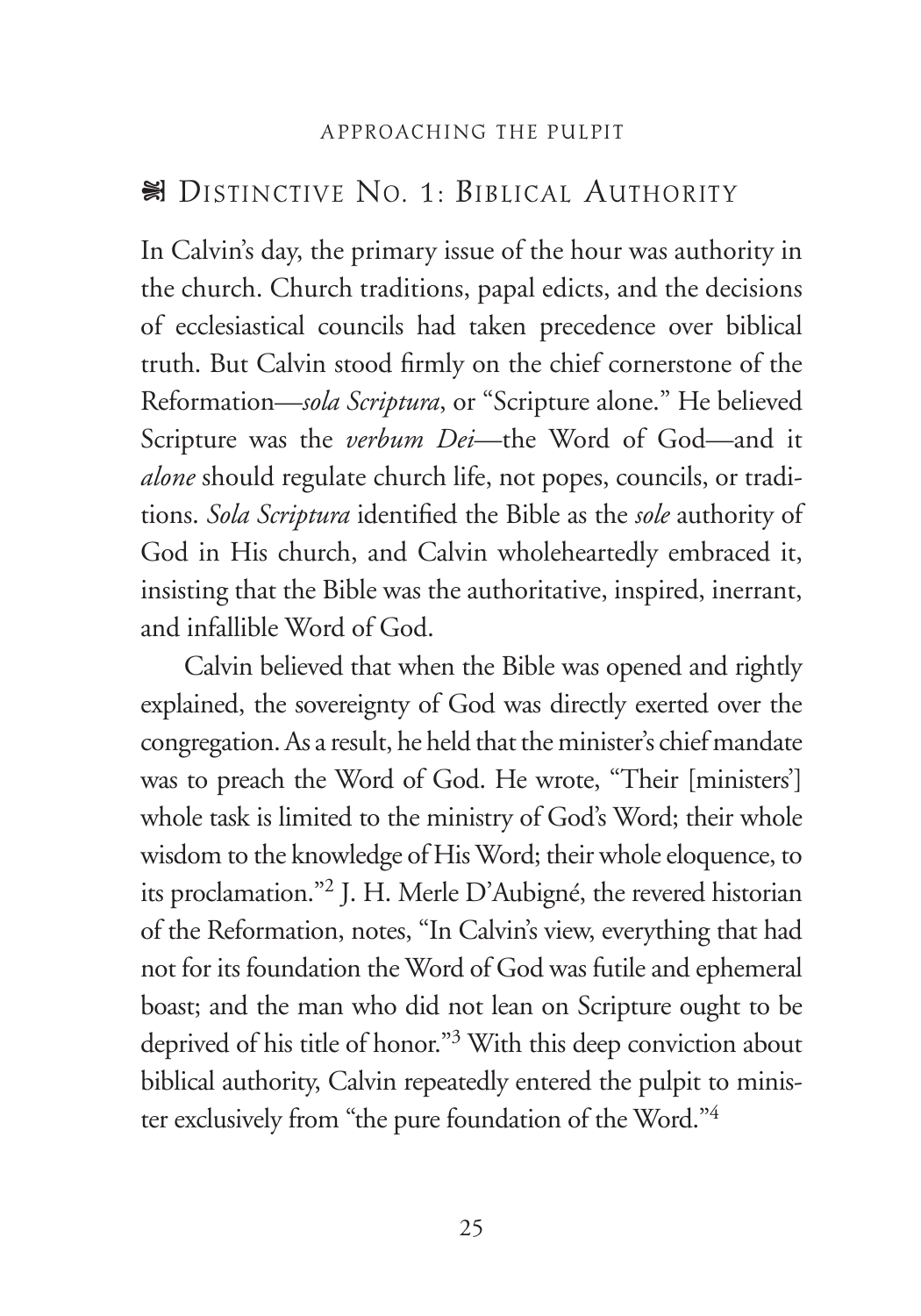The Genevan Reformer knew that the authority of his preaching did not lie within himself. He said, "When we enter the pulpit, it is not so that we may bring our own dreams and fancies with us."5 He saw the preacher—and especially himself—as merely a dispatched messenger with the divine message. He knew that "as soon as men depart, even in the smallest degree from God's Word, they cannot preach anything but falsehoods, vanities, impostures, errors, and deceits."6 It is the expositor's task, he believed, to bring the supreme authority of the divine Word to bear directly on his listeners.

In this, Calvin admitted that he had no authority over others beyond what Scripture taught: "A rule is prescribed to all God's servants that they bring not their own inventions, but simply deliver, as from hand to hand, what they have received from God."7 He was sure that ecclesiastical status was no license for adding to God's Word. For Calvin, any Bible teachers, small or great, who decide to "mingle their own inventions with the Word of God, or who advance anything that does not belong to it, must be rejected, how honourable soever may be their rank."8

This understanding of the preacher's role produced a profound sense of humility in Calvin as he rose to preach. He saw himself as standing *under* the authority of the Word. As Hughes Oliphant Old explains: "Calvin's sermons . . . [reveal] a high sense of the authority of Scripture. The preacher himself believed he was preaching the Word of God. He saw himself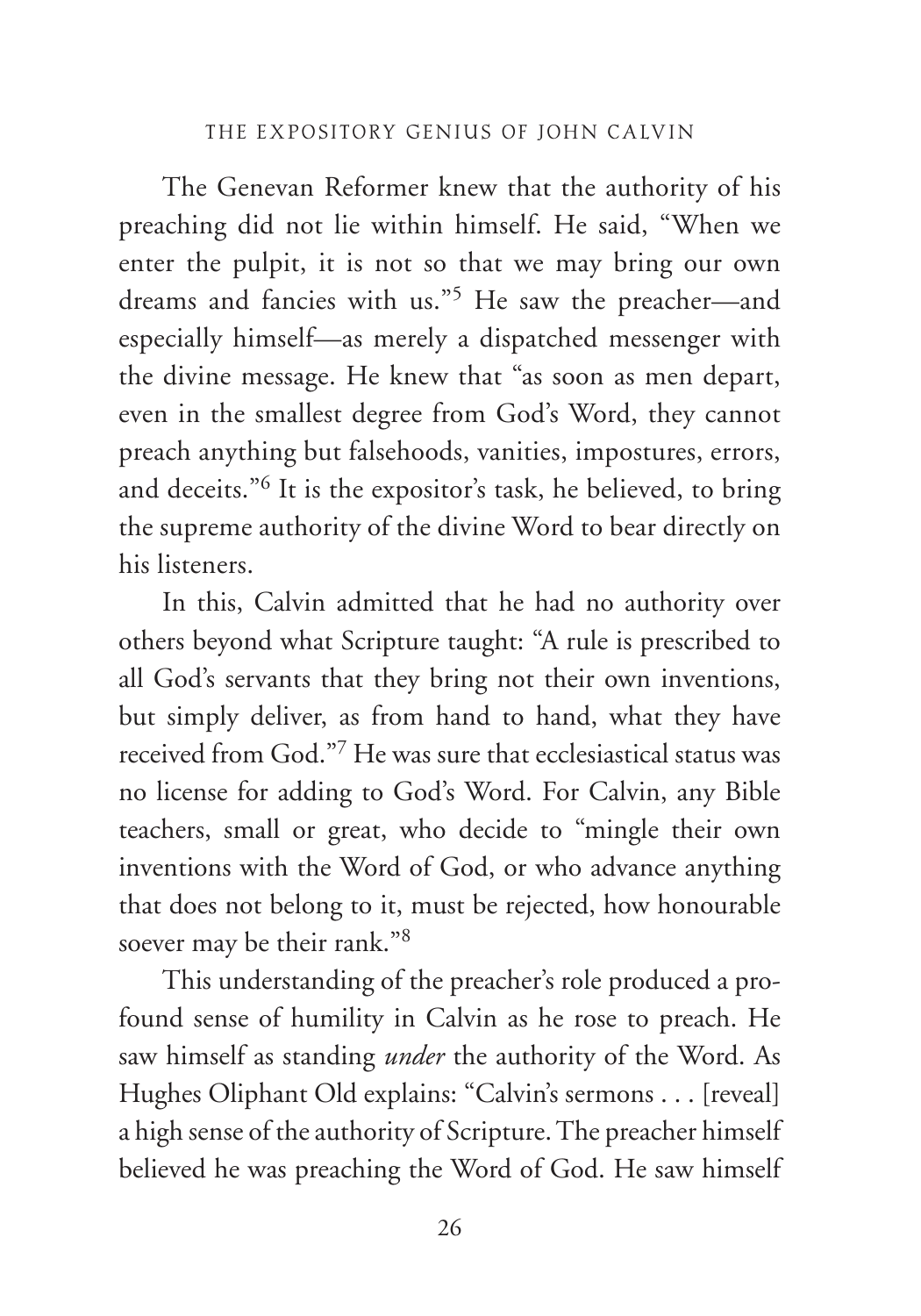to be the servant of the Word."9 T. H. L. Parker agrees: "For Calvin the message of Scripture is sovereign, sovereign over the congregation and sovereign over the preacher. His humility is shown by his submitting to this authority."10

Calvin's high regard for biblical authority also fueled a deep reverence for Scripture. "The majesty of Scripture," he said, "deserves that its expounders should make it apparent, that they proceed to handle it with modesty and reverence."<sup>11</sup> His admiration for the Bible was driven by its blend of simple teachings, profound antinomies, plain language, intricate nuances, and cohesive unity. In Calvin's view, to explore the height, depth, width, and breadth of the Bible was to revere its supernatural Author. Philip Schaff, the highly regarded Protestant historian, writes, "[Calvin] had the profoundest reverence for the Scriptures, as containing the Word of the living God and as the only infallible and sufficient rule of faith and duty."12

For Calvin, then, handling Scripture was a sacred responsibility. Old captures it well when he observes that "the very fact that [Calvin's] ministry was to expound the Word of God filled him with a profound reverence for the task before him."<sup>13</sup> As Calvin resolutely stated, "We owe to the Scripture the same reverence which we owe to God because it has proceeded from Him alone, and has nothing of man mixed with it."<sup>14</sup> This was the unshakable foundation of Calvin's preaching—the authority of divinely inspired Scripture. He firmly believed that when the Bible speaks, God speaks.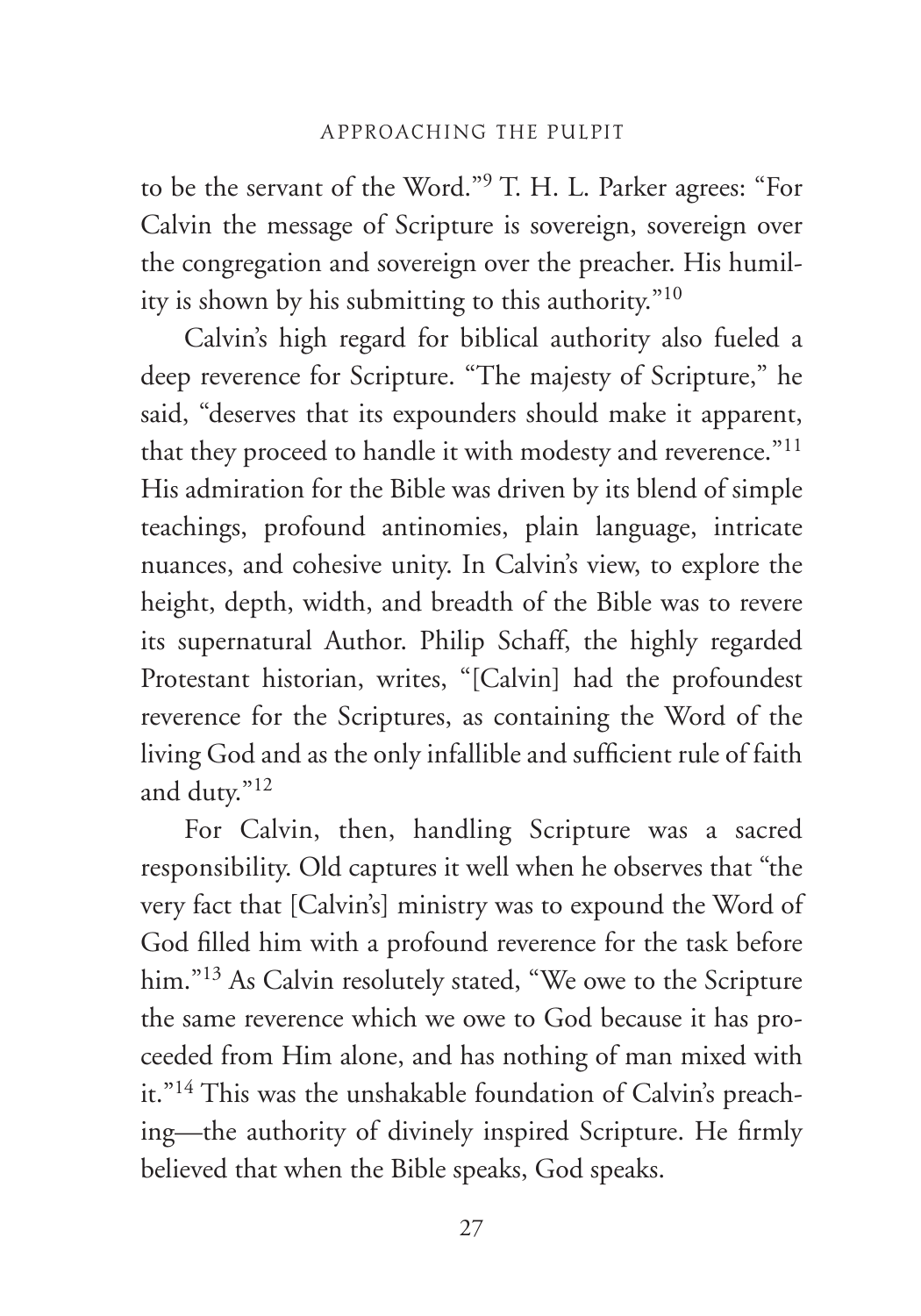#### N DISTINCTIVE NO. 2: DIVINE PRESENCE

Calvin's unwavering belief in biblical inspiration led him to maintain that when the Word is preached, God Himself is actually present. He believed there is a unique manifestation of God's presence in supernatural power through the public exposition of the written Word. "Wherever the gospel is preached," Calvin declared, "it is as if God Himself came into the midst of us."15 He added:

It is certain that if we come to church we shall not hear only a mortal man speaking but we shall feel (even by His secret power) that God is speaking to our souls, that He is the teacher. He so touches us that the human voice enters into us and so profits us that we are refreshed and nourished by it. God calls us to Him as if He had His mouth open and we saw Him there in person.<sup>16</sup>

The Holy Spirit, Calvin said, is actively at work in the preaching of the Word, and this powerful ministry of the Spirit was the sine qua non of Calvin's expository ministry. He stated that during public proclamation, "when the minister executes his commission faithfully, by speaking only what God puts into his mouth, the inward power of the Holy Spirit is joined with his outward voice."<sup>17</sup> In fact, in all preaching, he affirmed, there must be an "inward efficacy of the Holy Spirit when He sheds forth His power upon hearers, that they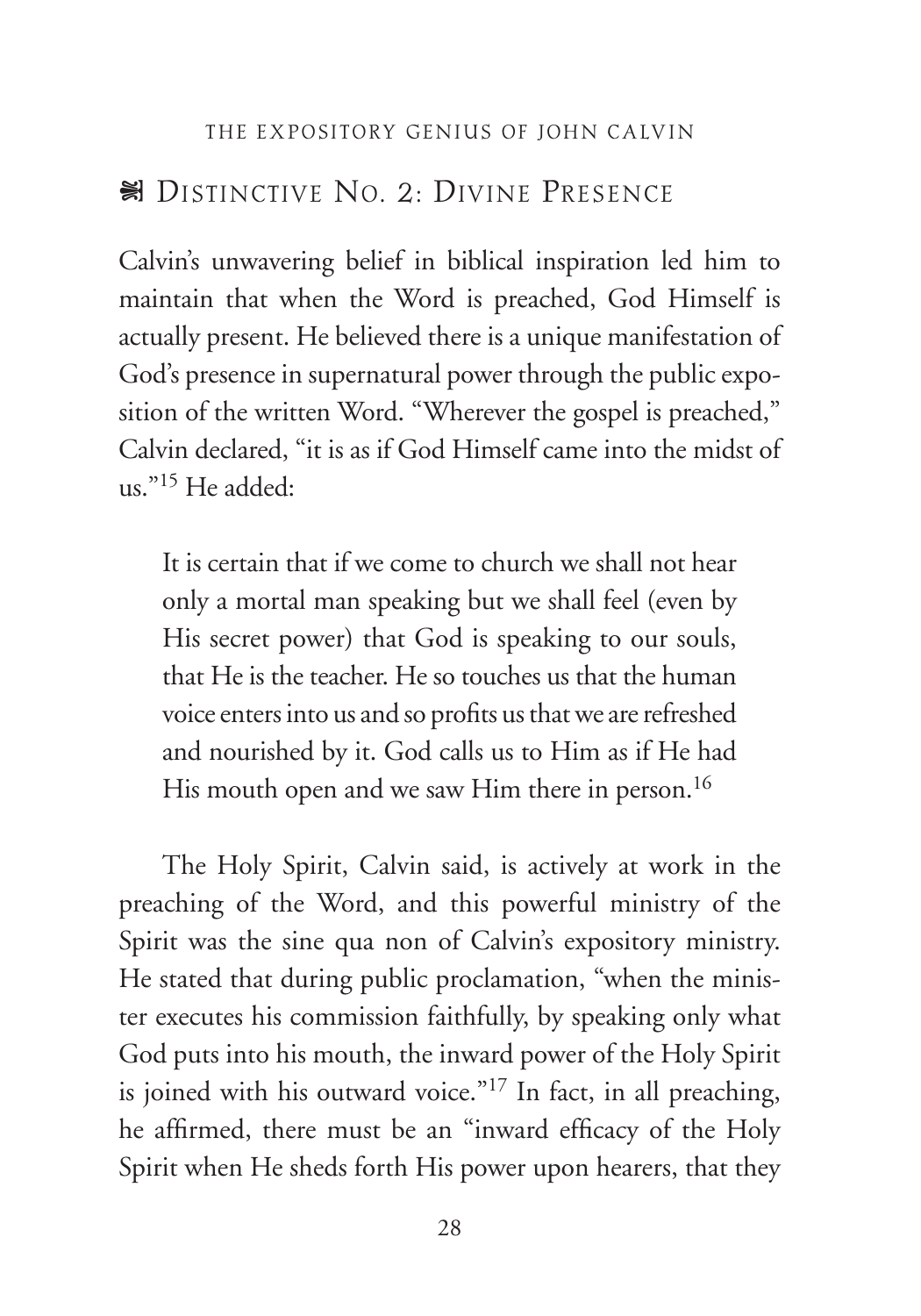may embrace a discourse by faith."18 He believed God was not heard if His Spirit was not at work. This truth led him to say:

Let the pastors boldly dare all things *by the Word of God*, of which they are constituted administrators. Let them constrain all the power, glory, and excellence of the world to give place to and to obey the divine majesty of this Word. Let them enjoin everyone by it, from the highest to the lowest. Let them edify the body of Christ. Let them devastate Satan's reign. Let them pasture the sheep, kill the wolves, instruct and exhort the rebellious. Let them bind and loose, thunder and lightning, if necessary, *but let them do all according to the Word of God*. 19

On the other hand, Calvin noted that any dead orthodoxy on the preacher's part invites the judgment of God. The power of the Spirit, he said, is "extinguished as soon as the Doctors blow their flutes . . . to display their eloquence."20 In other words, the Holy Spirit works through a preacher upon the listener only to the extent that the Word is taught correctly and clearly.

Not surprisingly, this belief in God's powerful presence in preaching had a profound influence on Calvin's view of the pulpit. He wrote, "The office of teaching is committed to pastors for no other purpose than that God alone may be heard there."21 A life-transforming pulpit ministry, for Calvin, required the divine presence in power.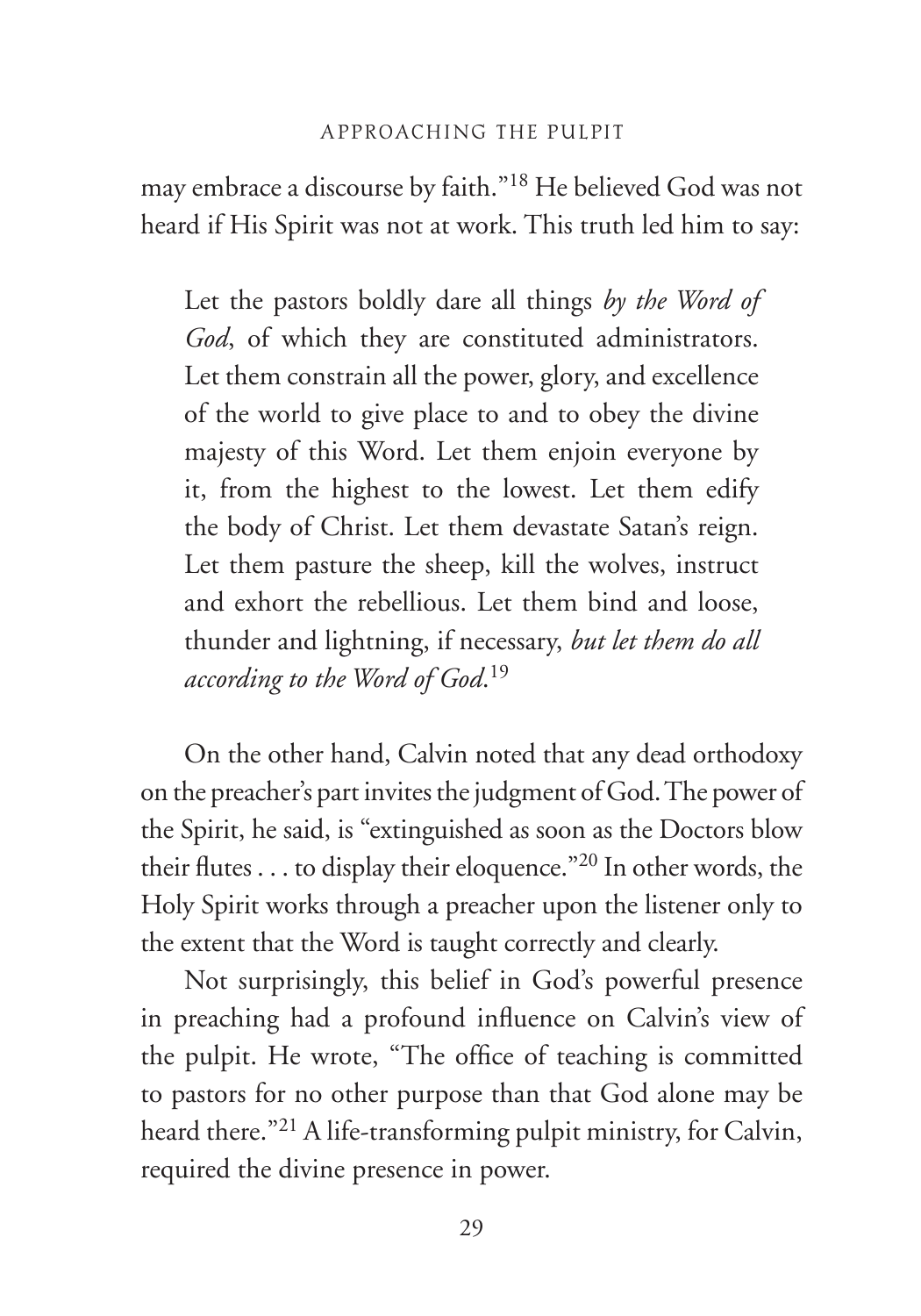#### No. 3: Pulpit Priority & Distinctive No. 3: Pulpit Priority

Further, Calvin believed that biblical preaching must occupy the chief place in the worship service. What God has to say to man is infinitely more important than what man has to say to God. If the congregation is to worship properly, if believers are to be edified, if the lost are to be converted, God's Word *must* be exposited. Nothing must crowd the Scriptures out of the chief place in the public gathering.

The primacy of biblical preaching in Calvin's thought was undeniable: "Wherever we see the Word of God purely preached and heard, and the sacraments administered according to Christ's institution, there, it is not to be doubted, a church of God exists."22 On the other hand, "An assembly in which the preaching of heavenly doctrine is not heard does not deserve to be reckoned a church."23 In short, Calvin held that Bible exposition should occupy the primary place in the worship service, meaning that preaching is the primary role of the minister.

But not just any sort of preaching will do. Calvin wrote, "The truth of God is maintained by the pure preaching of the gospel."24 He added, "God will have His church trained up by the pure preaching of His own Word, not by the contrivances of men [which are wood, hay and stubble]."25 He knew that when sound biblical preaching vanishes from the church, doctrine and piety leave with it: "Piety would soon decay if the living preaching of doctrine should cease."26 Quite simply,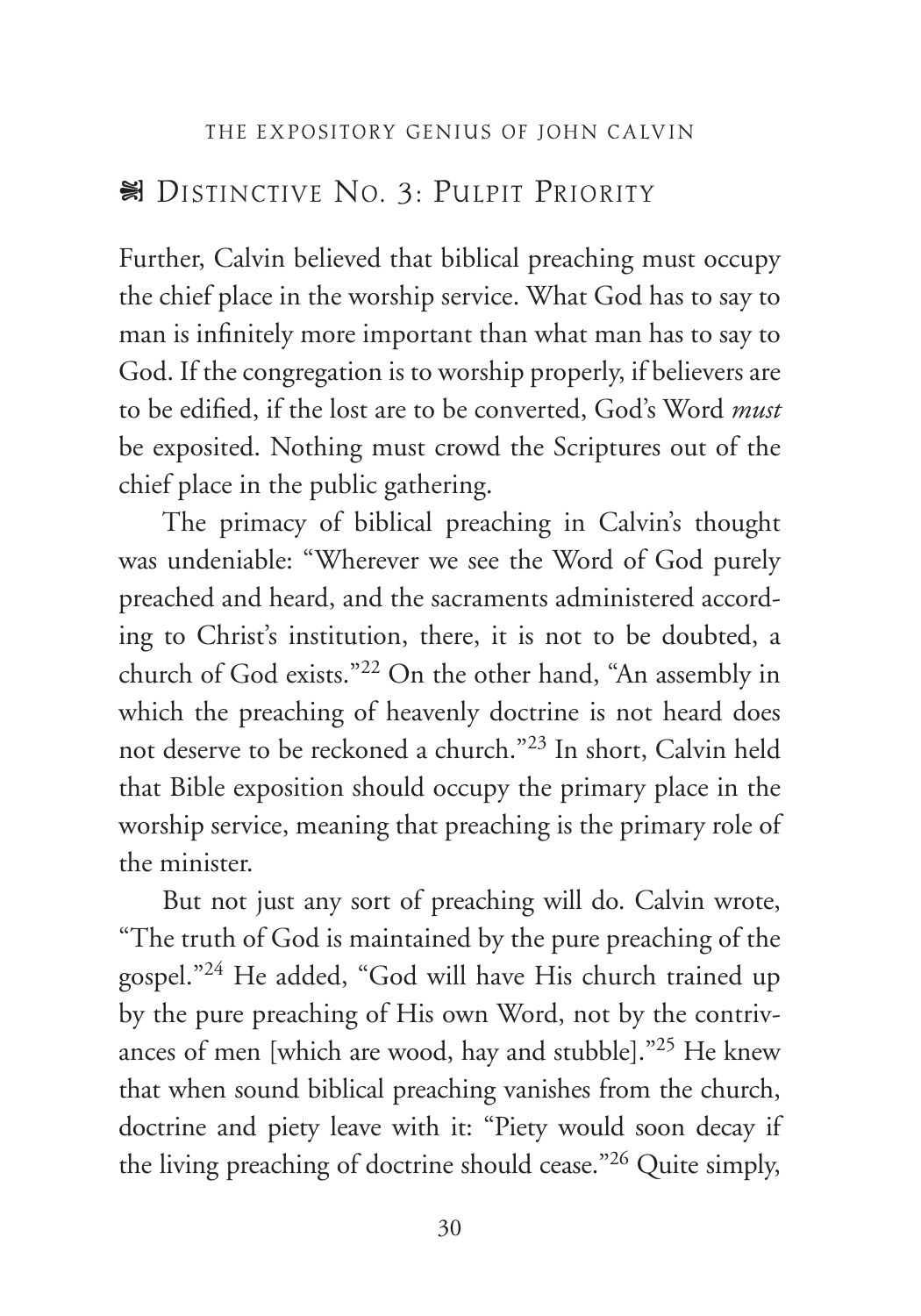Calvin believed the church can be edified only by "the preaching of the gospel which is inwardly replete with a kind of solid majesty."27 Biblical preaching is *that* necessary and *that* noble.

According to the Genevan Ordinances of 1542, which Calvin himself penned, the primary duty of pastors, elders, and ministers is to announce the Word of God for instruction, admonition, exhortation, and reproof,<sup>28</sup> and no figure in church history exemplified that statement better than Calvin himself. He declared, "The aim of a good teacher, [is] to turn away the eyes of men from the world, that they may look up to heaven."29 Likewise, "The theologian's task is not to divert the ears with clatter, but to strengthen consciences by teaching things true, sure, and profitable."30 *This* is true preaching.

As Reformation theology established a foothold—largely though Calvin's public exposition—dramatic changes began sweeping across Europe. Bible exposition returned to its central place in the church. James Montgomery Boice noted this realignment when he wrote:

When the Reformation swept over Europe in the sixteenth century, there was an immediate elevation of the Word of God in Protestant services. John Calvin particularly carried this out with thoroughness, ordering that the altars, long the centers of the Latin mass, be removed from the churches and that a pulpit with a Bible on it be placed at the center of the building. This was not to be on one side of the room, but at the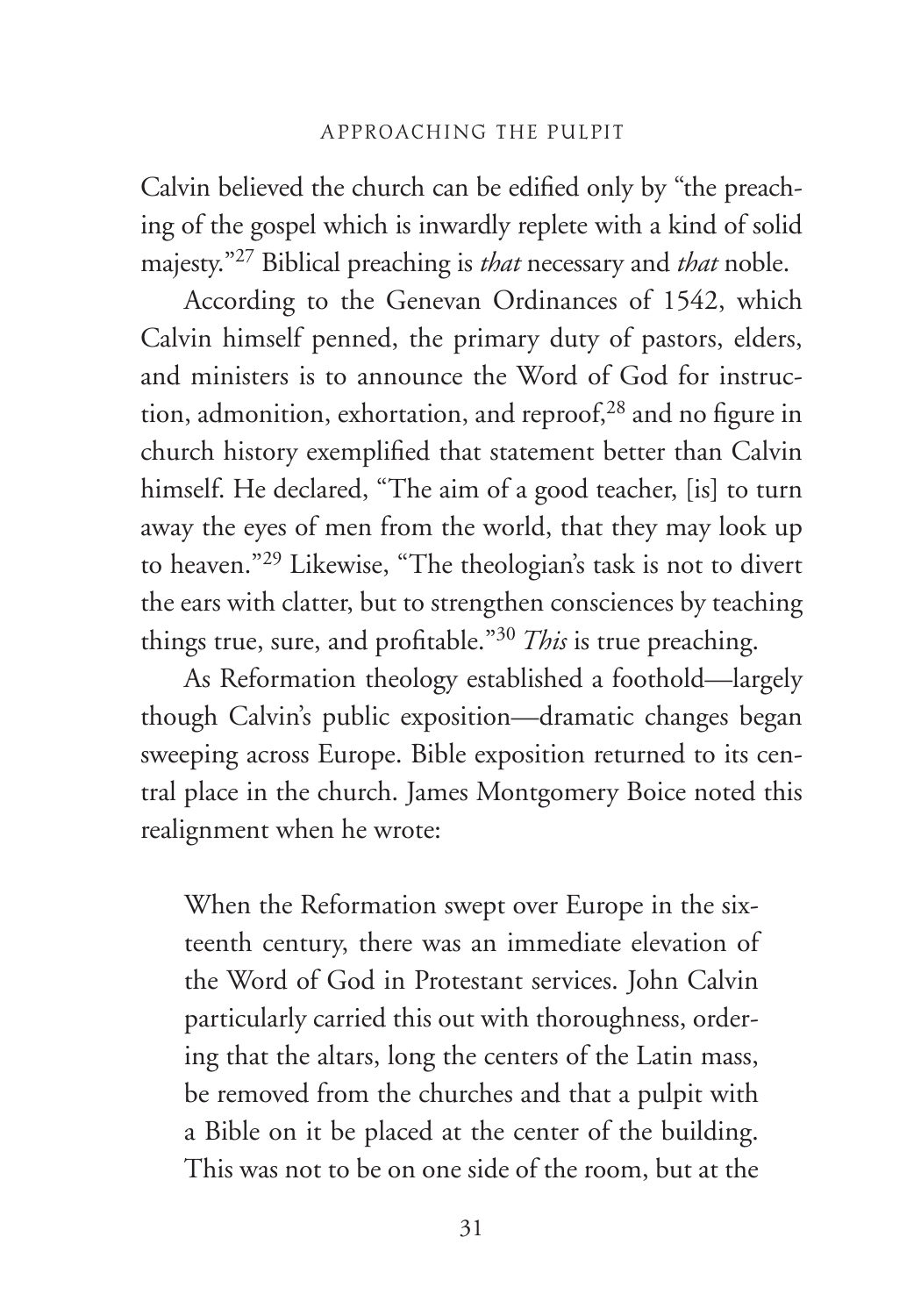very center, where every line of the architecture would carry the gaze of the worshiper to the Book which alone contains the way of salvation and outlines the principles upon which the church of the living God is to be governed. $31$ 

Calvin's convictions forced an emphasis on the priority of the pulpit. As the Bible was opened, reformation was unleashed.

#### No. 4: Sequential Exposition &

For the duration of his ministry, Calvin's approach was to preach systematically through entire books of the Bible. Rarely was he out of a book study. "Sunday after Sunday, day after day," Parker writes, "Calvin climbed up the steps into the pulpit. There he patiently led his congregation verse by verse through book after book of the Bible."32 Rare were the exceptions to this pattern. "Almost all Calvin's recorded sermons are connected series on books of the Bible."33 As a faithful shepherd, he fed his congregation a steady diet of sequential expository messages.

This verse-by-verse style—*lectio continua*, the "continuous expositions"34—guaranteed that Calvin would preach the full counsel of God. Difficult and controversial subjects were unavoidable. Hard sayings could not be skipped. Difficult doctrines could not be overlooked. The full counsel of God could be heard.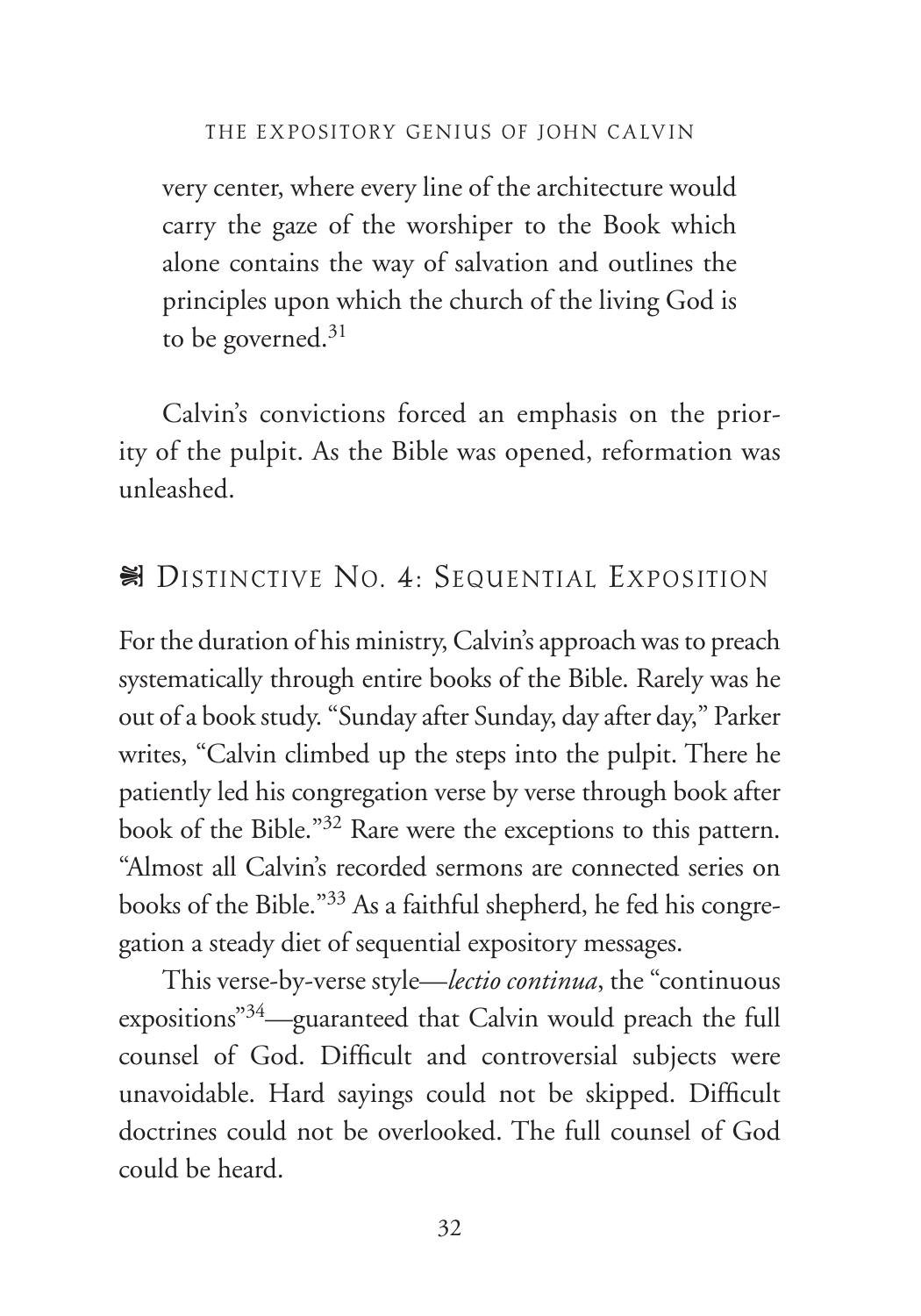Once the mature years of Calvin's ministry arrived, he "preached on a New Testament book on Sunday mornings and afternoons (although for a period on the Psalms in the afternoon) and on an Old Testament book on weekday mornings."35 In this fashion, he covered major portions of the Scriptures. "The books of Scripture he is known to have preached through are: Genesis, Deuteronomy, Job, Judges, I and II Samuel, I and II Kings, the Major and Minor Prophets, the Gospels, Acts, I and II Corinthians, Galatians, Ephesians, I and II Thessalonians, I and II Timothy, Titus, and Hebrews. His last sermons were on the Book of Kings, February 2nd, and the Gospels, February 6<sup>th</sup>, 1564."<sup>36</sup>

A famous example of this verse-by-verse preaching is seen in his return to Geneva after his banishment three years earlier. In September 1541, Calvin reentered his Geneva pulpit and resumed his exposition *exactly* where he had stopped three years earlier—on the next verse! Similarly, Calvin became seriously ill in the first week of October 1558 and did not return to the pulpit until Monday, June 12, 1559—when he resumed at the very next verse in the book of Isaiah.<sup>37</sup> This man was fiercely committed to sequential expository preaching. For Calvin, "The subject to be taught is the Word of God, and the best way to teach it . . . was by steady and methodical exposition, book after book."38

Calvin's book studies were often protracted, lasting more than a year. For example, Calvin preached "89 sermons on Acts between 1549 and 1554, a shorter series on some of the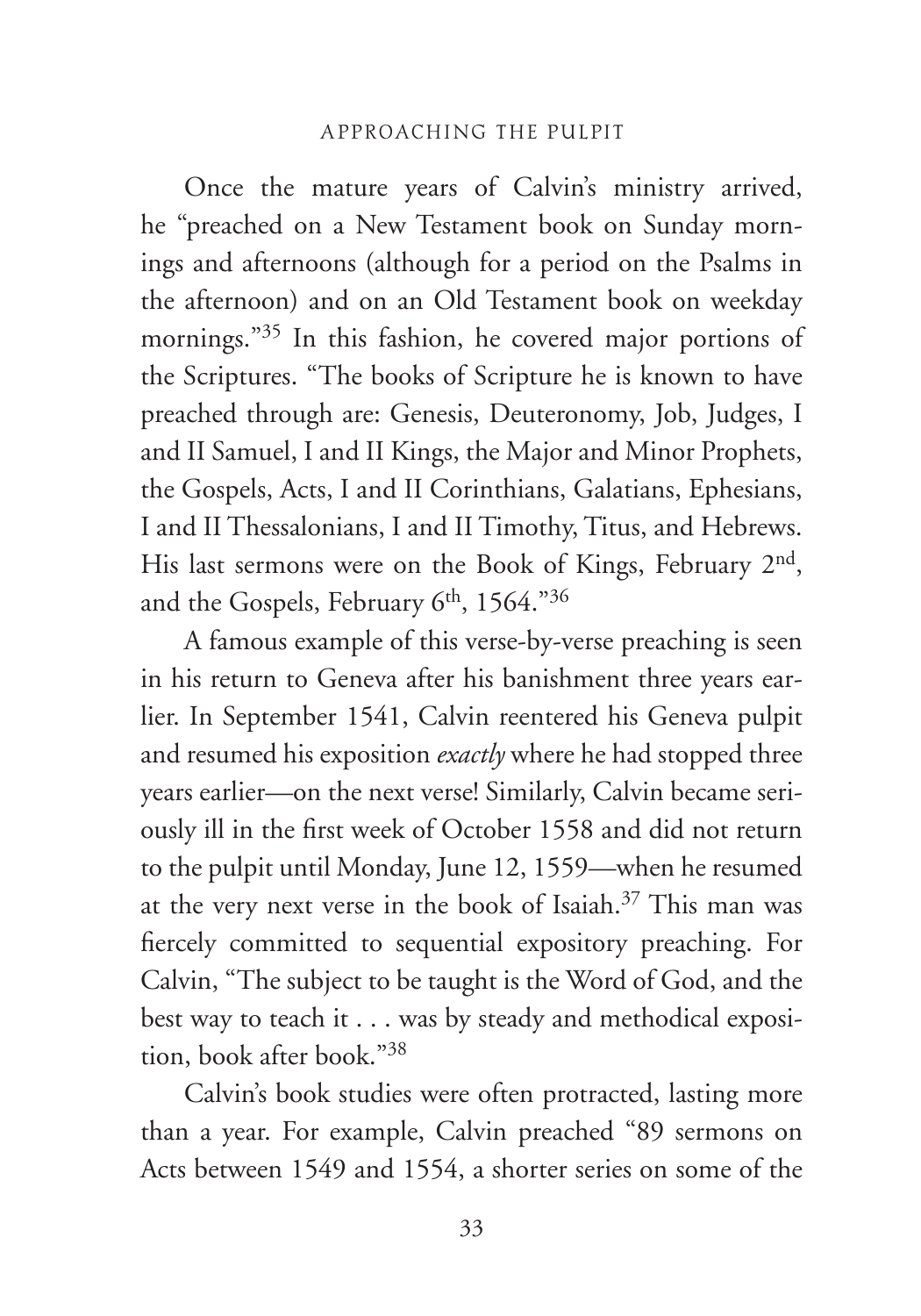Pauline letters between 1554 and 1558, and 65 sermons on the Harmony of the Gospels between 1559 and 1564. During this same time, on weekday mornings he preached series of sermons on Jeremiah and Lamentations up to 1550, on the Minor Prophets and Daniel from 1550 to 1552, 174 sermons on Ezekiel from 1552 to 1554, 159 sermons on Job from 1554 to 1555, 200 sermons on Deuteronomy from 1555 to 1556, 353 sermons on Isaiah from 1556 to 1559, 123 sermons on Genesis from 1559 to 1561, a short series on Judges in 1561, 107 sermons on 1 Samuel and 87 sermons on 2 Samuel from 1561 to 1563, and a series on 1 Kings in 1563 and 1564."39

Whether the biblical book was long and extensive, such as Genesis or Job, or brief and short, such as the New Testament epistles, Calvin was determined to preach every verse. His preaching style was a significant contributing factor to the power of his Genevan pulpit. In effect, a growing momentum was achieved as Calvin preached consecutively through Bible books, each message building on the previous. As he unfolded the book, the power of its argument increased.

#### A HIGH VIEW OF PREACHING

Calvin's high view of preaching was undergirded by a high view of God, a high view of Scripture, and an accurate view of man. For Calvin, the four distinctives covered in this chapter—biblical authority, divine presence, pulpit priority, and sequential exposition—were inseparably linked. They stood or fell together.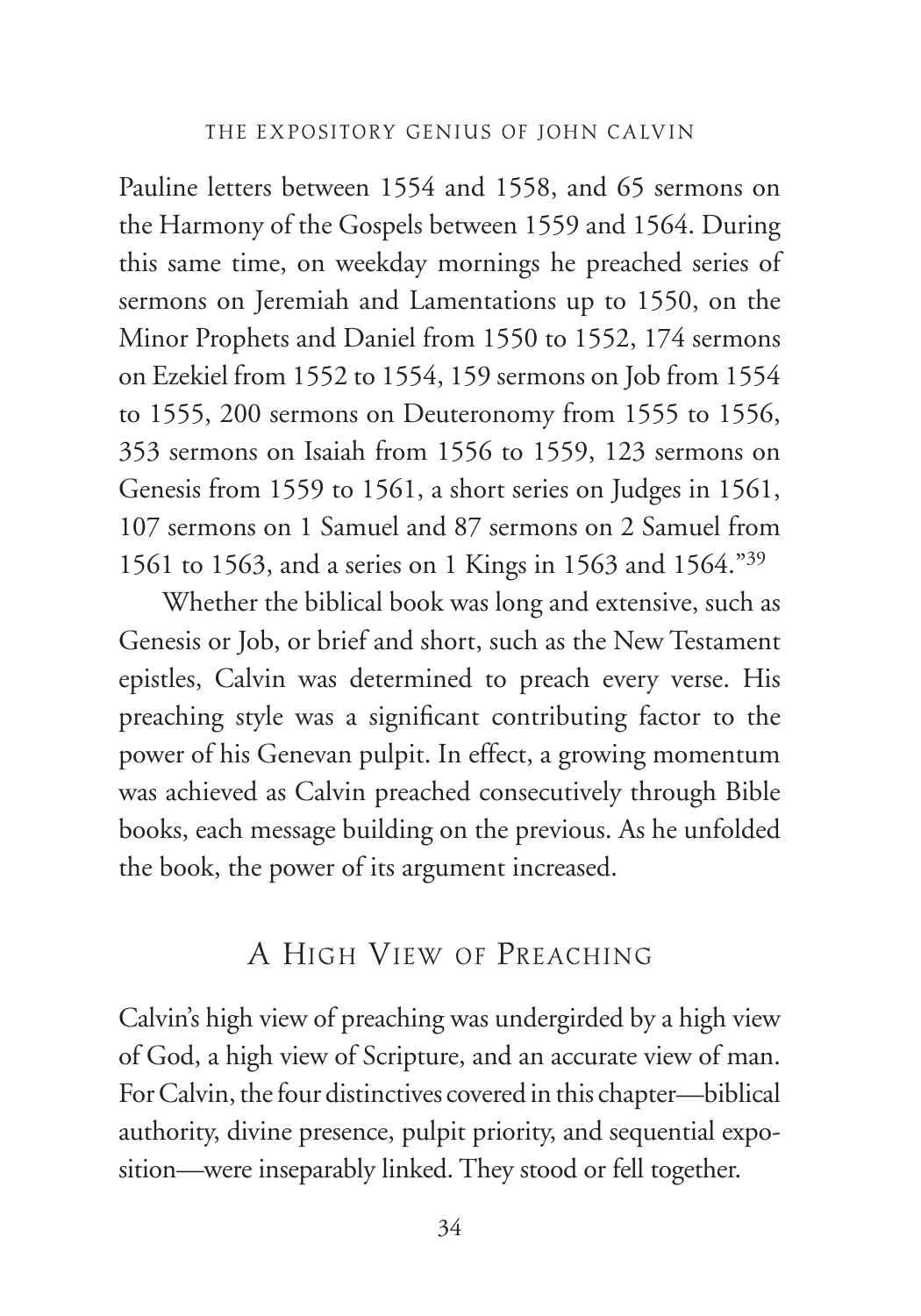In Calvin's words, preaching is "the living voice" of God "in His church."<sup>40</sup> He reasoned: "God begets and multiplies His church only by means of His Word. . . . It is by the preaching of the grace of God alone that the church is kept from perishing."<sup>41</sup> This was Calvin's commitment to preaching, and it must be that of all preachers based on the mandate of Scripture.

Where are such men of God today? Where are the preachers like Calvin, who will preach the Word with unwavering commitment? Where are the pastors who believe that God is uniquely with them as they mount their pulpits for the exposition of His Word? Where are the shepherds who have prioritized the preaching of the Word in public worship? Where are the expositors who will preach entire books of the Bible consecutively month after month and year after year?

A long-awaited return to *biblical* preaching is direly needed. Such was the case in sixteenth-century Geneva, and such is the case today. May God raise up a new generation of expositors who are equipped and empowered to proclaim the Word.

#### **Notes**

<sup>1.</sup> Alister E. McGrath, *Reformation Thought: An Introduction*, *Second Edition* (Oxford, England: Blackwell Publishing, 1993), 217. As quoted by James Montgomery Boice and Philip Graham Ryken in *The Doctrines of Grace: Rediscovering the Evangelical Gospel* (Wheaton, IL: Crossway Books, 2002), 42.

<sup>2.</sup> John Calvin, *Institutes of the Christian Religion* (1536 edition), trans. Ford Lewis Battles (Grand Rapids, MI: Eerdmans Publishing Co., 1975), 195.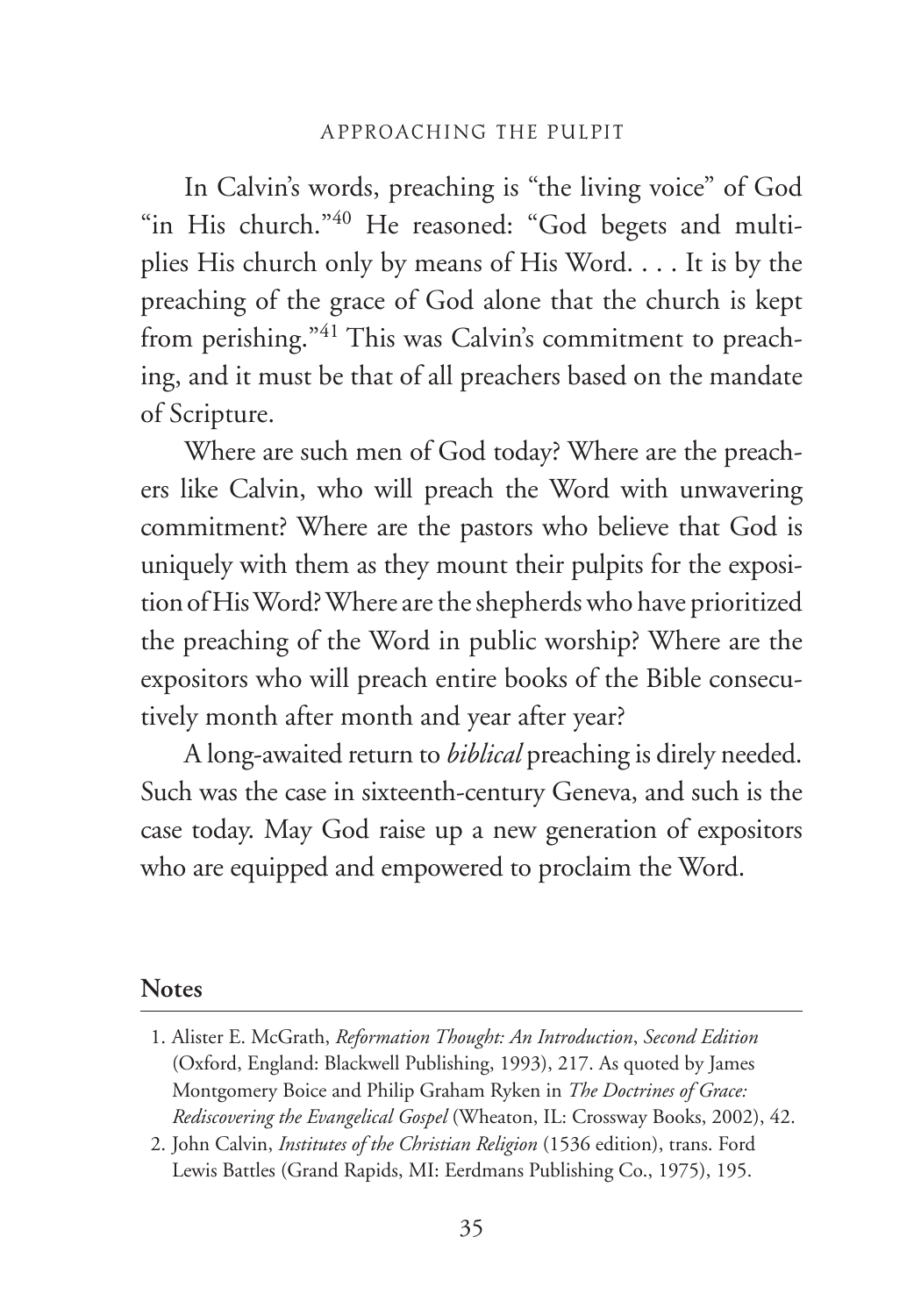#### THE EXPOSITORY GENIUS OF JOHN CALVIN

- 3. J. H. Merle D'Aubigné, *History of the Reformation in Europe in the Time of Calvin, Vol. VII* (Harrisonburg, VA: Sprinkle Publications, 1880, 2000), 85.
- 4. Calvin, as quoted in J. Graham Miller, *Calvin's Wisdom: An Anthology Arranged Alphabetically by a Grateful Reader* (Carlisle, PA, and Edinburgh, Scotland: The Banner of Truth Trust, 1992), 254.
- 5. Calvin, as quoted in T. H. L. Parker, *Portrait of Calvin* (Philadelphia, PA: Westminster Press, 1954), 83.
- 6. Calvin, *Commentaries on the Book of the Prophet Jeremiah and the Lamentations, Vol. 2*, trans. John Owen (Grand Rapids, MI: Baker Books, 1979 reprint), 226–227.
- 7. Calvin, *Commentaries on the Book of the Prophet Jeremiah and the Lamentations, Vol. 1*, trans. John Owen (Grand Rapids, MI: Baker Books, 1979 reprint), 43.
- 8. Calvin, *Commentary on a Harmony of the Evangelists, Matthew, Mark, and Luke, Vol. 2*, trans. William Pringle (Grand Rapids, MI: Baker Books, 1979 reprint), 284.
- 9. Hughes Oliphant Old, *The Reading and Preaching of the Scriptures in the Worship of the Christian Church, Vol. 4: The Age of the Reformation* (Grand Rapids, MI, and Cambridge, England: Eerdmans Publishing Co., 2002), 131.
- 10. Parker, *Calvin's Preaching* (Louisville, KY: Westminster/John Knox Press, 1992), 39.
- 11. Calvin, *Commentary on a Harmony of the Evangelists, Matthew, Mark, and Luke, Vol. 1*, trans. William Pringle (Grand Rapids, MI: Baker Books, 1979 reprint), 227.
- 12. Philip Schaff, *History of the Christian Church, Vol. VIII* (Grand Rapids, MI: Eerdmans Publishing Co., 1910, 1984), 535.
- 13. Old, *The Reading and Preaching of the Scriptures in the Worship of the Christian Church, Vol. 4: The Age of the Reformation*, 132.
- 14. Calvin, as quoted in J. I. Packer, "Calvin the Theologian," in *John Calvin: A Collection of Essays*, ed. James Atkinson, et al. (Grand Rapids, MI: Eerdmans Publishing Co., 1966), 166.
- 15. Calvin, *Commentary on a Harmony of the Evangelists, Matthew, Mark, and Luke, Vol. 1*, 227.
- 16. Calvin, *Sermons on the Epistle to the Ephesians* (Carlisle, PA, and Edinburgh, Scotland: The Banner of Truth Trust, 1562, 1577, 1973, 1975, 1979, 1987, 1998), 42.
- 17. John Calvin, *Commentary on the Book of Psalms, Vol. 4*, trans. James Anderson (Grand Rapids, MI: Baker Books, 1979 reprint), 199.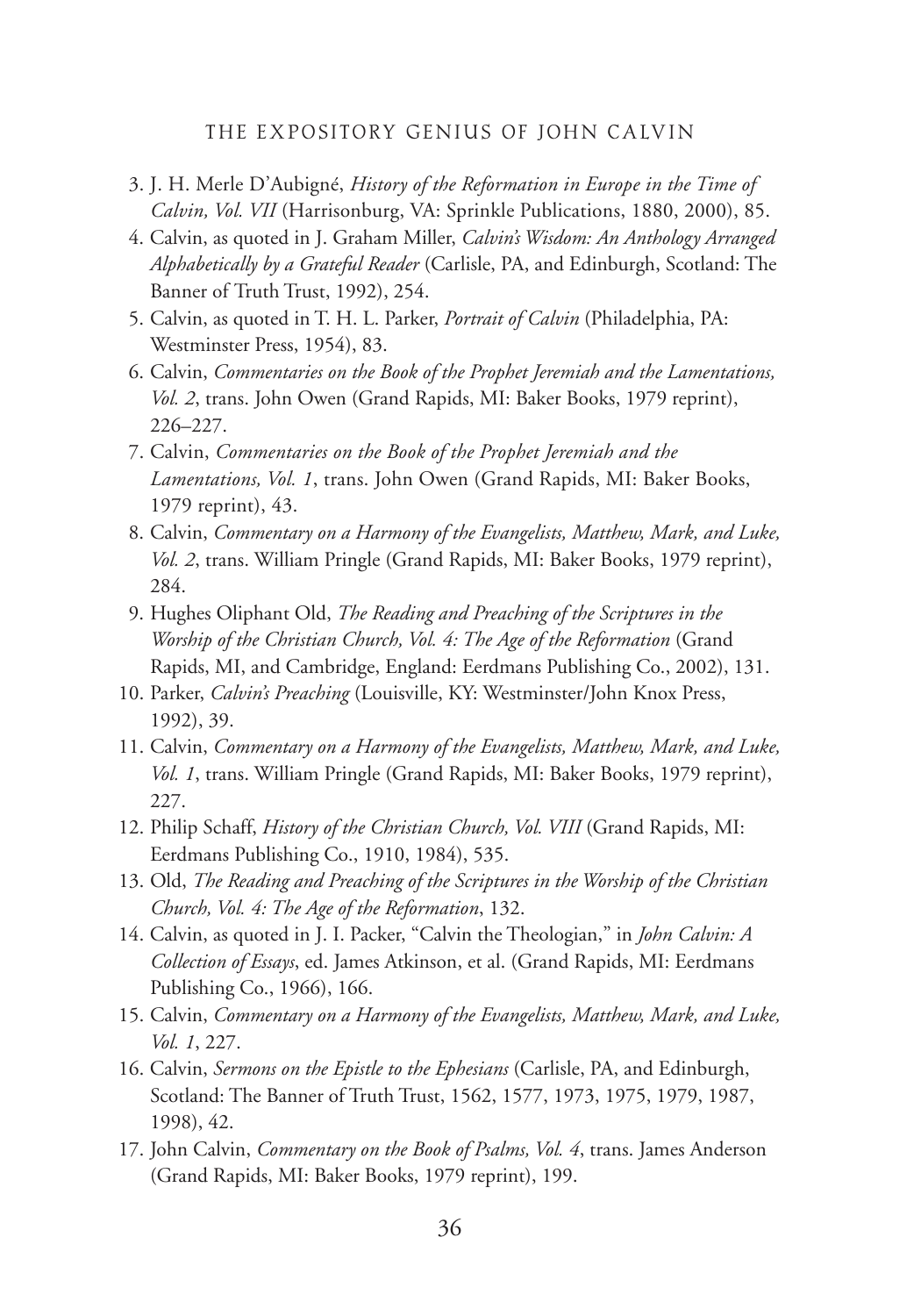#### A PPROACHING THE PULPIT

- 18. Calvin, *Commentaries on the First Twenty Chapters of the Book of the Prophet Ezekiel, Vol. 1*, trans. Thomas Myers (Grand Rapids, MI: Baker Books, 1979 reprint), 61.
- 19. Calvin, as quoted in Pierre Marcel, *The Relevance of Preaching* (New York, NY, and Seoul, South Korea: Westminster Publishing House, 2000), 59.
- 20. Calvin, *Commentaries on the Epistles to Timothy, Titus, and Philemon*, trans. William Pringle (Grand Rapids, MI: Baker Books, 1979 reprint), 174.
- 21. Calvin, *Commentary on the Book of the Prophet Isaiah, Vol. 1*, trans. William Pringle (Grand Rapids, MI: Baker Books, 1979 reprint), 95.
- 22. Calvin, *Institutes of the Christian Religion, Vol. II*, trans. Ford Lewis Battles (Philadelphia, PA: Westminster Press, 1960), 1,023.
- 23. Calvin, *Commentary on the Book of the Prophet Isaiah, Vol. 3*, trans. William Pringle (Grand Rapids, MI: Baker Books, 1979 reprint), 213.
- 24. Calvin, *Commentaries on the Epistles to Timothy, Titus, and Philemon*, 91.
- 25. Calvin, *Commentary on the Epistles of Paul the Apostle to the Corinthians*, trans. John Pringle (Grand Rapids, MI: Baker Books, 1979 reprint), 137.
- 26. Calvin, *Commentaries on the Four Last Books of Moses Arranged in the Form of a Harmony*, trans. Charles William Bingham (Grand Rapids, MI: Baker Books, 1979 reprint), 230.
- 27. Calvin, *Commentary on the Epistles of Paul the Apostle to the Corinthians*, 176.
- 28. Publisher's introduction, "John Calvin and his Sermons on Ephesians," in Calvin, *Sermons on the Epistle to the Ephesians*, vii.
- 29. Calvin, *Commentaries on the Epistles to Timothy, Titus, and Philemon*, 283.
- 30. Calvin, *Institutes of the Christian Religion, Vol. I*, trans. Ford Lewis Battles (Philadelphia, PA: Westminster Press, 1960), 164.
- 31. Boice, *Whatever Happened to the Gospel of Grace? Rediscovering the Doctrines that Shook the World* (Wheaton, IL: Crossway Books, 2001), 188–189.
- 32. Parker, *Calvin's Preaching*, 1.
- 33. Ibid., 80.
- 34. Boice, foreword to Calvin, *Sermons on Psalm 119 by John Calvin* (Audubon, NJ: Old Paths Publications, 1580, 1996), viii.
- 35. Parker, *Calvin's Preaching*, 80.
- 36. Publisher's introduction in Calvin, *Sermons on the Epistle to the Ephesians,* ix.
- 37. Geoffrey Thomas, "The Wonderful Discovery of John Calvin's Sermons," *Banner of Truth Magazine,* January 2000, 22.
- 38. Publisher's introduction in Calvin, *Sermons on the Epistle to the Ephesians*, xiv.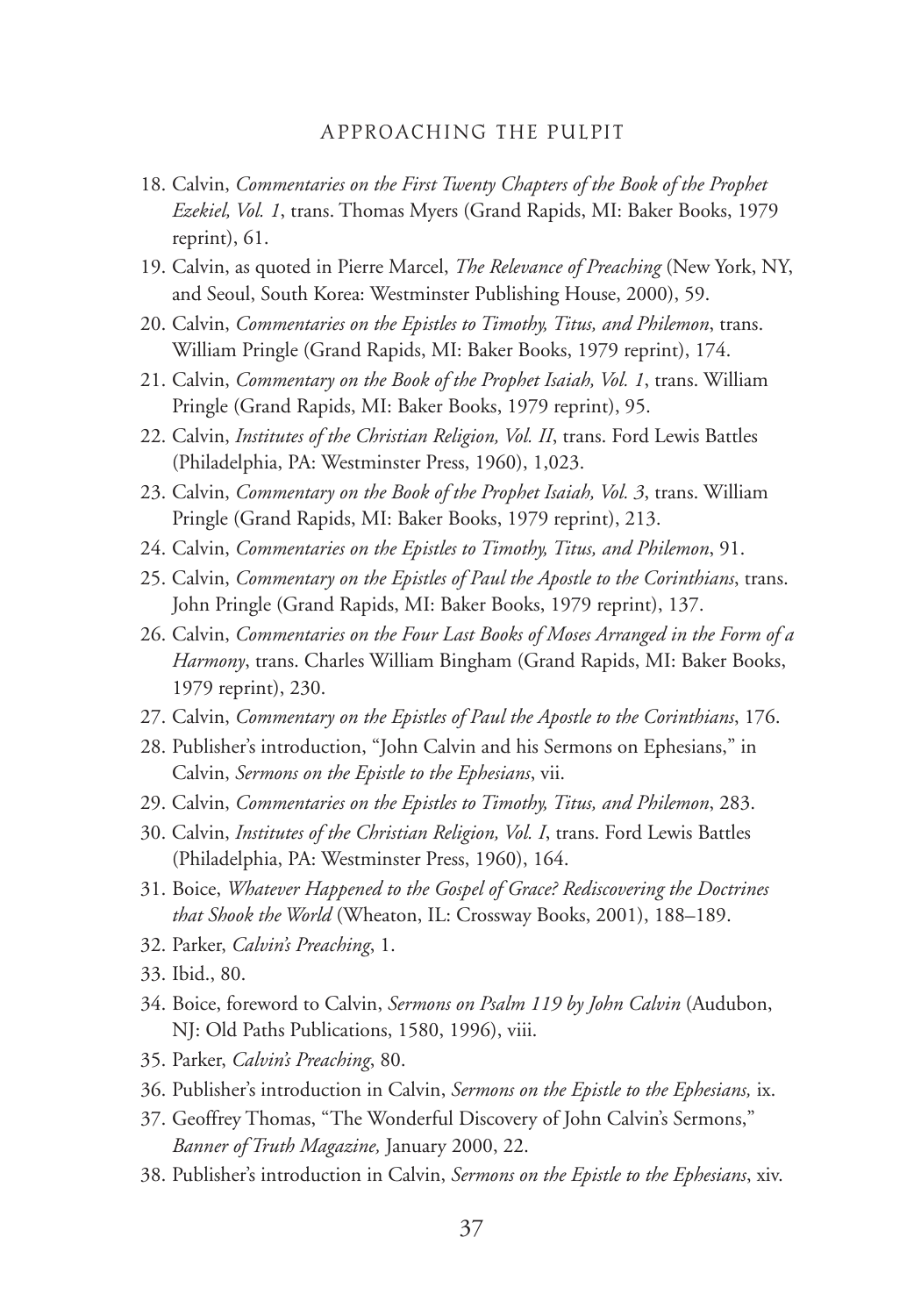#### THE EXPOSITORY GENIUS OF JOHN CALVIN

- 39. Robert L. Reymond, *John Calvin: His Life and Influence* (Ross-shire, Great Britain: Christian Focus Publications, 2004), 84.
- 40. Calvin, *Commentaries on the Four Last Books of Moses Arranged in the Form of a Harmony*, 235.
- 41. Calvin, *Commentary on the Book of Psalms, Vol. 1*, trans. James Anderson (Grand Rapids, MI: Baker Books, 1979 reprint), 388–89.